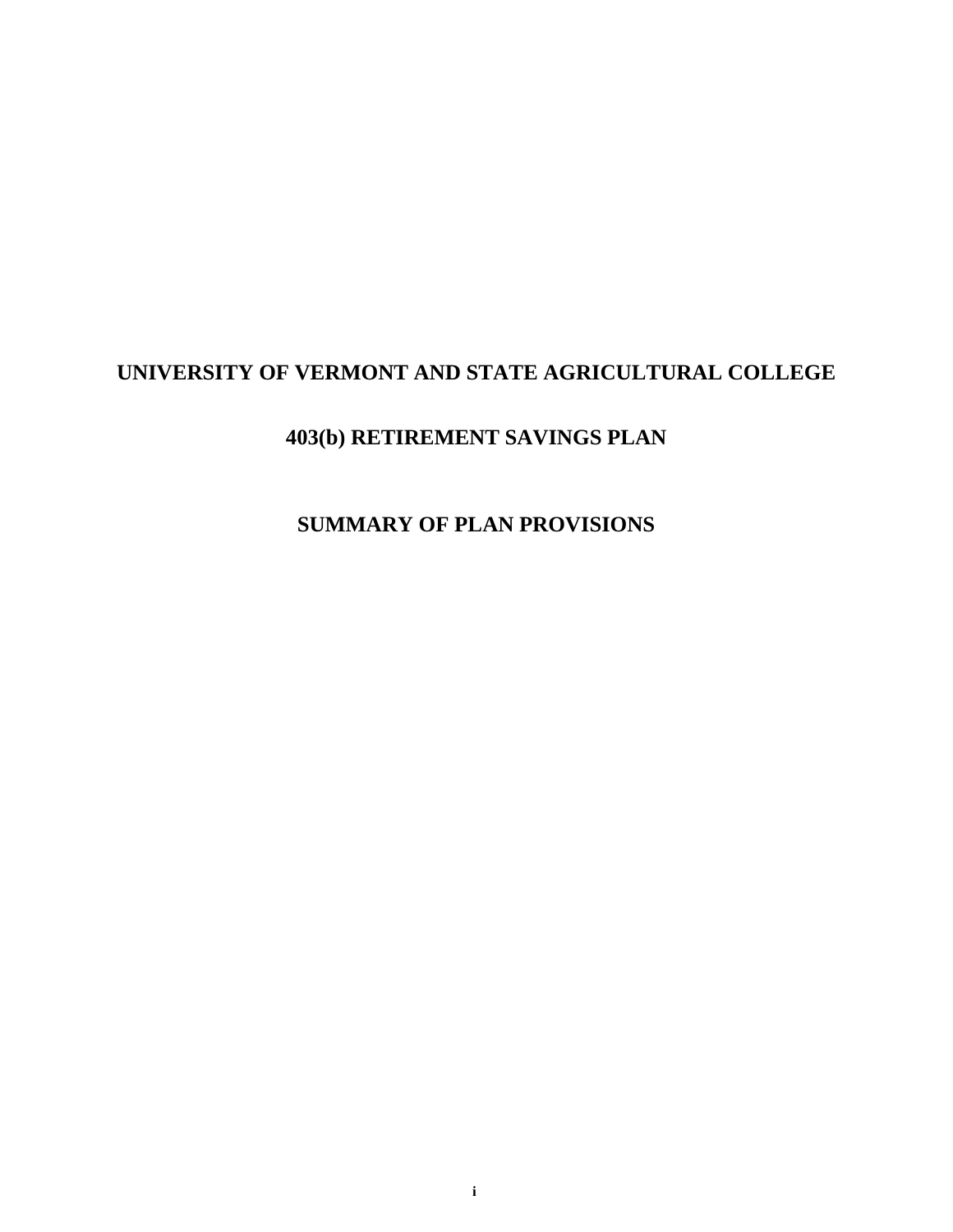## **TABLE OF CONTENTS**

## **ARTICLE I PARTICIPATION IN THE PLAN**

## **[ARTICLE II](#page-5-2)  [EMPLOYEE CONTRIBUTIONS](#page-5-2)**

| What are elective deferrals and how do I contribute them to the Plan?. |  |
|------------------------------------------------------------------------|--|
|                                                                        |  |

## **[ARTICLE III](#page-6-1)  [EMPLOYER CONTRIBUTIONS](#page-6-1)**

## **[ARTICLE IV](#page-7-1)  [COMPENSATION AND ACCOUNT BALANCE](#page-7-1)**

## **[ARTICLE V](#page-10-0)  [VESTING](#page-10-0)**

| What is my vested interest in my account? |  |  |
|-------------------------------------------|--|--|
|-------------------------------------------|--|--|

## **[ARTICLE VI](#page-10-2) [DISTRIBUTIONS PRIOR TO TERMINATION OF EMPLOYMENT](#page-10-3)**

| Can I withdraw money from my account while working?.                     |  |
|--------------------------------------------------------------------------|--|
| Can I withdraw money from my account in the event of financial hardship? |  |

## **[ARTICLE VII](#page-11-0) [DISTRIBUTIONS UPON TERMINATION OF EMPLOYMENT](#page-11-1)**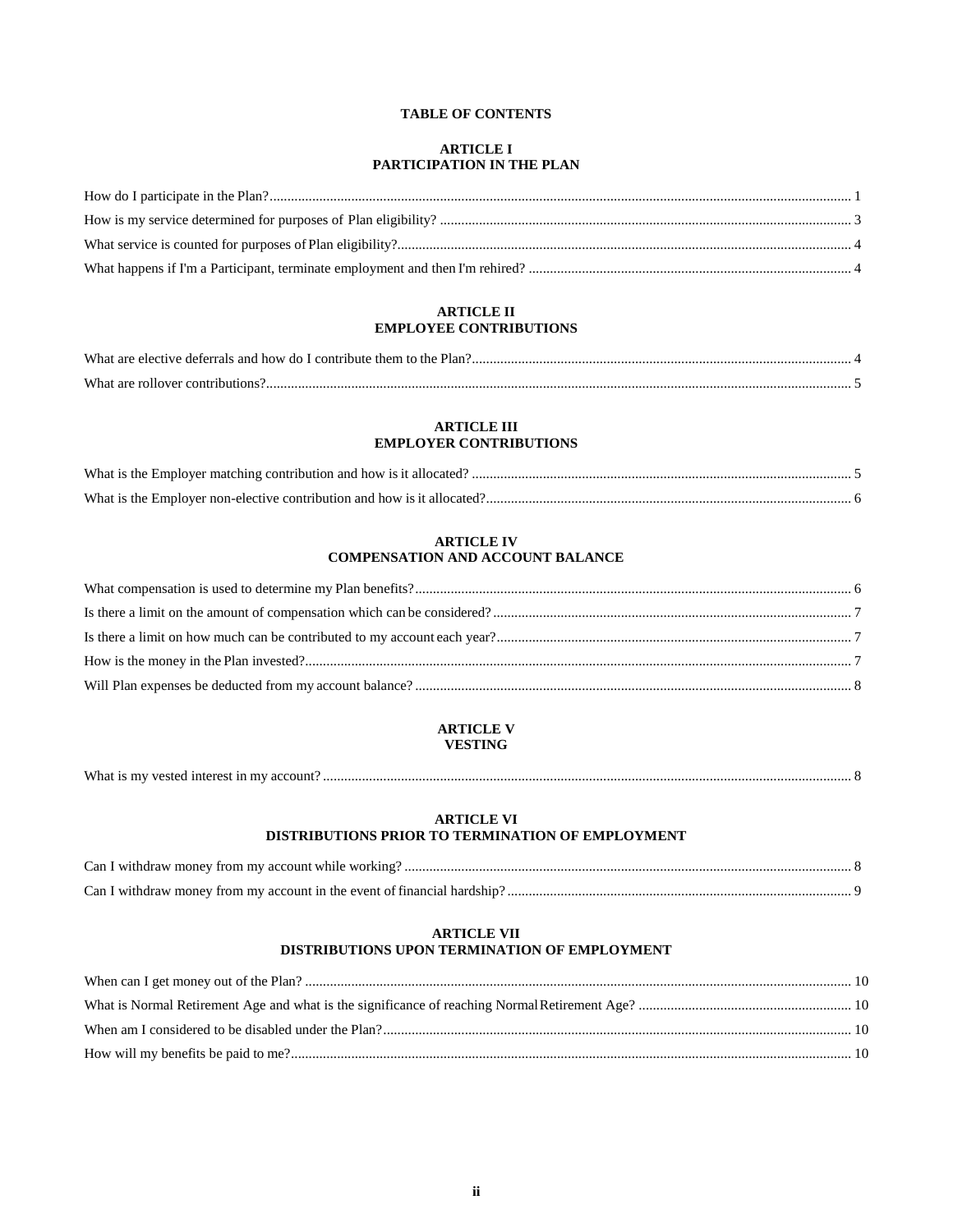## **ARTICLE VIII** DISTRIBUTIONS UPON DEATH

| What happens if I terminate employment, commence required minimum distribution payments and then die before receiving |  |
|-----------------------------------------------------------------------------------------------------------------------|--|
|                                                                                                                       |  |

## **ARTICLE IX** TAX TREATMENT OF DISTRIBUTIONS

## **ARTICLE X**

## **LOANS**

| Is it possible to borrow money from the Plan? |
|-----------------------------------------------|
|-----------------------------------------------|

## **ARTICLE XI CLAIMS PROCEDURES**

## **ARTICLE XII** GENERAL INFORMATION ABOUT THE PLAN

| Plan Administrator Informs |  |
|----------------------------|--|
| Annendix - Definition of T |  |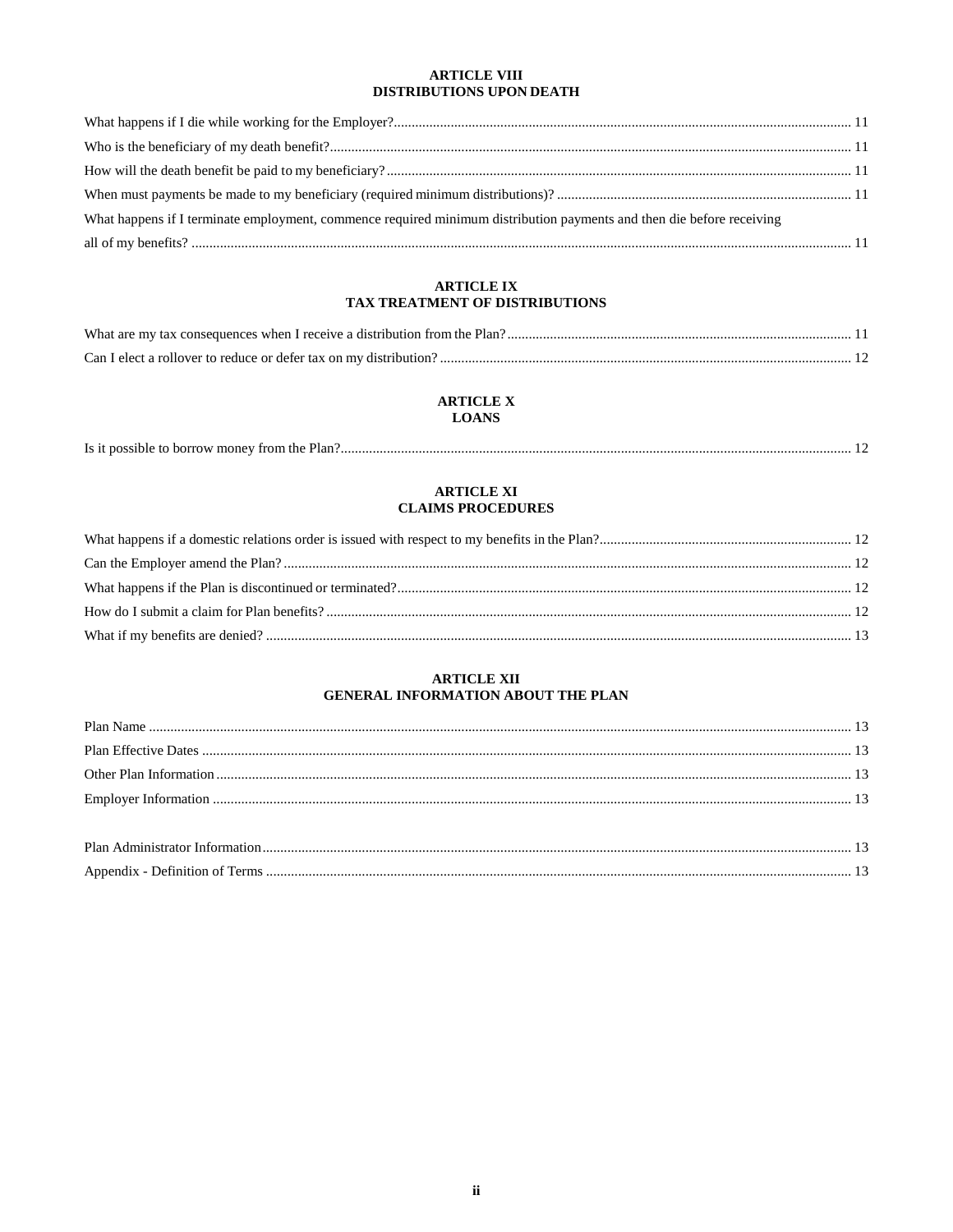## **UNIVERSITY OF VERMONT AND STATE AGRICULTURAL COLLEGE 403(b) RETIREMENT SAVINGS PLAN SUMMARY OF PLAN PROVISIONS**

## **INTRODUCTION TO YOUR PLAN**

University of Vermont and State Agricultural College Retirement Savings Plan ("Plan") has been adopted to provide you with the opportunity to save for retirement on a tax advantaged basis. This Plan is a type of retirement plan known as a 403(b) plan. This Summary of Plan Provisions contains information regarding when you may become eligible to participate in the Plan, your Plan benefits, your distribution options, and many other features of the Plan. You should take the time to read this Summary to understand the features of the Plan.

This Summary addresses the most common questions you might have regarding the Plan. If this Summary does not answer all of your questions, please contact the Plan Administrator or other Plan representative. The Plan Administrator is generally responsible for responding to questions and making determinations related to the administration, interpretation, and application of the Plan, unless those responsibilities have been delegated to other parties. The name of the Plan Administrator can be found at the end of this Summary in the Article entitled "General Information about the Plan."

This Summary describes the Plan's benefits and obligations as contained in the legal Plan document, which governs the operation of the Plan. The Plan document is written in much more technical and precise language and is designed to comply with applicable legal requirements. If the non-technical language in this Summary and the technical, legal language of the Plan document conflict, the Plan document always governs. If you wish to receive a copy of the legal Plan document, please contact the Plan Administrator.

This Summary describes the current provisions of the Plan. The Plan is subject to federal laws the Internal Revenue Code and other federal and state laws which might affect your rights. The provisions of the Plan are subject to revision due to a change in laws or due to pronouncements by the Internal Revenue Service (IRS). Your Employer may also amend or terminate this Plan. The Plan Administrator will notify you if the provisions of the Plan that are described in this Summary change.

**Investment arrangement.** The investment products you select (known as investment arrangements) may also affect the provisions of the Plan. In some cases the investment arrangements may limit your options under the Plan. This Summary does not address the provisions of the various investment arrangements. You should contact the Plan Administrator or the investment provider if you have questions about the provisions of your specific investment arrangements.

**Types of contributions.** The following types of contributions are allowed under this Plan:

- Employee elective deferrals including Roth Deferrals
- Employer matching contributions
- Employer nonelective contributions
- Employee rollover contributions

## **ARTICLE I PARTICIPATION IN THE PLAN**

#### <span id="page-3-0"></span>**How do I participate in the Plan?**

Provided you are not an Excluded Employee, you can begin participating under the Plan once you have satisfied the eligibility requirements, except as indicated below for reclassified employees. The following describes Excluded Employees and the eligibility requirements apply. You should contact the Plan Administrator if you have questions about the timing of your Plan participation.

#### **Elective Deferrals**

**Excluded Employees.** If you are a member of a class of employees identified below, you are an Excluded Employee and you are not entitled to participate in the Plan for purposes of elective deferrals. The employees who are excluded are:

- certain nonresident aliens who have no earned income from sources within the United States
- employees who are enrolled as students and regularly attending classes offered by the Employer

See "Additional Excluded Employee provisions" below for special provisions that might apply in determining who is an Excludable Employee.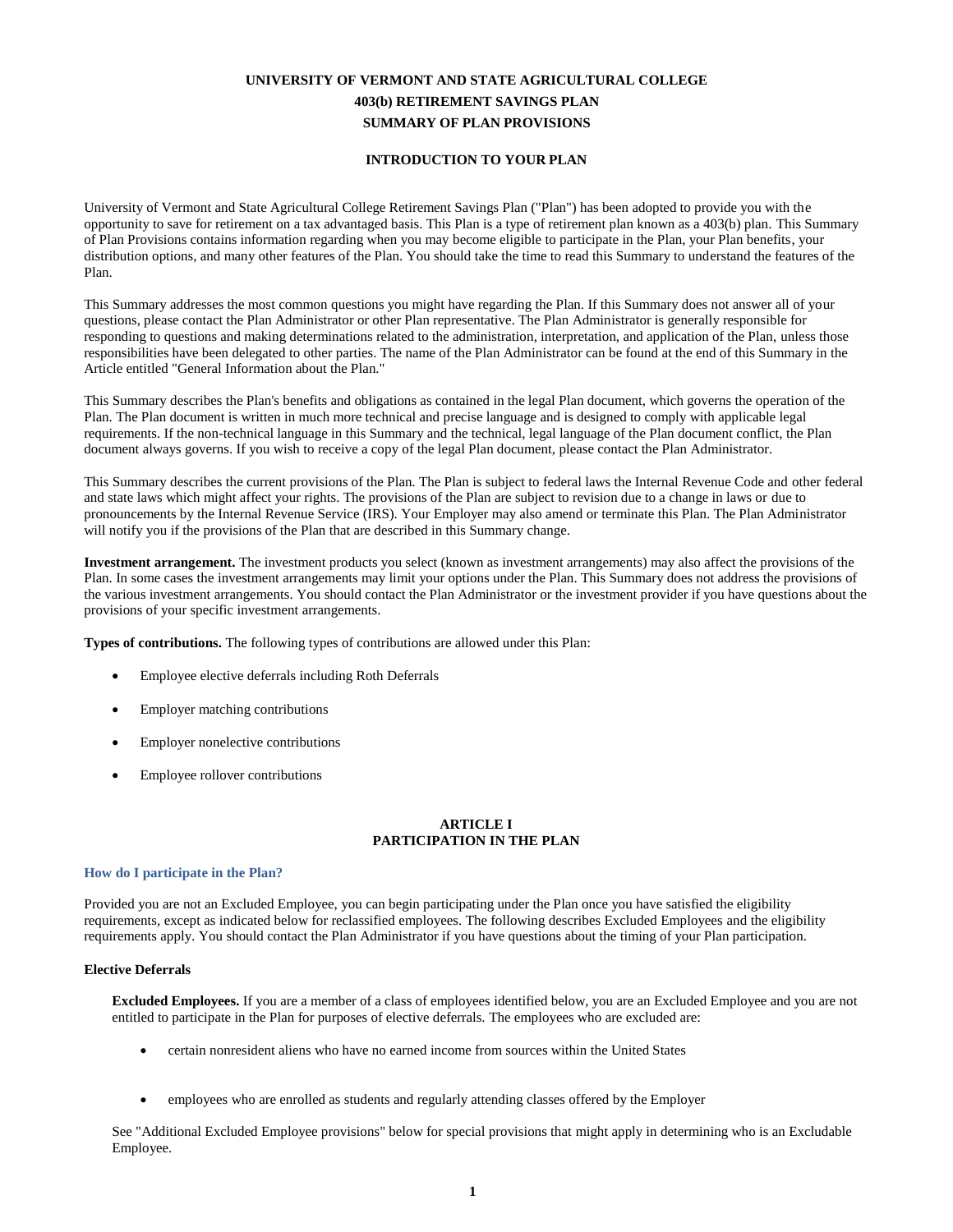**Eligibility Conditions.** You will be eligible to participate in elective deferrals on your date of hire.

## **Matching Contributions**

**Excluded Employees.** If you are a member of a class of employees identified below, you are an Excluded Employee and you are not entitled to participate in the Plan for purposes of matching contributions. The employees who are excluded are:

- certain nonresident aliens who have no earned income from sources within the United States
- employees who normally work less than 20 hours per week
- employees who are enrolled as students and regularly attending classes offered by the Employer

See "Additional Excluded Employee provisions" below for special provisions that might apply in determining who is an Excludable Employee.

**Eligibility Conditions.** You will be eligible to participate in the Plan for purposes of matching contributions when you have satisfied the following eligibility condition(s). However, you will actually participate in matching contributions first available payroll after receiving completed forms.

See "Additional eligibility condition provisions" below for special provisions that might apply to eligibility conditions.

#### **Nonelective Contributions**

**Excluded Employees.** If you are a member of a class of employees identified below, you are an Excluded Employee and you are not entitled to participate in the Plan for purposes of nonelective contributions. The employees who are excluded are:

- certain nonresident aliens who have no earned income from sources within the United States
- employees who normally work less than 20 hours per week
- employees who are enrolled as students and regularly attending classes offered by the Employer

**Eligible Employees.** An "Eligible Faculty Member" is: (1) an Assistant Professor, Associate Professor or Full Professor employed in benefit- eligible groups A, B, C or D; (2) an Instructor, Lecturer or other faculty member who is not an Assistant Professor, Associate Professor or Full Professor employed in benefit-eligible groups A, B, C or D; (3) a dual employee of UVM and UVM Medical Group; or (4) an extension faculty member who is not eligible for Federal benefits. An "Eligible Staff Member" is an Employee who is classified as (1) a Non-Represented Staff Member: an Employee who is classified as a staff member who is (i) in benefit groups A-C; and (ii) whose employment is either (a) not temporary, as determined by the Employer's electronic payroll systems for temporary employee or time sheets that are designated as temporary or, (b) is within a position that appears on the Employer's position inventory or is an approved hourly position included in the Employer department's wage budget; (2) a "Represented Staff Member": an Employee whose employment is covered by collective bargaining agreements between the Employer and a union legally recognized to represent UVM employees and who is in benefits groups A-C; or (3) an Employee who is classified as an "Officer of Administration", as defined in the Employer and Employer Officer's Manual, as amended from time to time, and who is in benefits groups A-C. An Eligible Staff Employee shall not include an Employee who is classified as a (i) student regardless of whether he or she is paid wages reported on a Form W-2, (ii) postdoctoral associate, or (iii) postdoctoral fellow/trainee. See the Plan Administrator for additional information if you are not sure if this affects you.

#### **Eligibility condition provisions and Matching Contributions**

Eligible Faculty Members who are not classified as part-time faculty members are eligible for Matching Contributions as follows: (1) an Assistant Professor, Associate Professor or Full Professor or a dual employee of the Employer and UVM Health Group shall be eligible immediately; (2) an Eligible Faculty Member, other than an Assistant Professor, Associate Professor or Full Professor or a dual employee of the Employer and UVM Medical Group shall be eligible upon the completion of 4 semesters of Continuous Employment as an Eligible Faculty Member or, if earlier, 2 years of Continuous Employment; (3) an Eligible Faculty Member who is a critical skill new-hire shall be eligible immediately.

Eligible Staff Members are eligible as follows: (1) a non-represented staff member employed at 75% FTE or greater and represented staff employee, shall be eligible for Matching Contributions upon the completion of 3 years of Continuous Employment as an Eligible Staff Employee or Eligible Faculty Member; (2) an Eligible Employee hired as an Eligible Staff Employee who is a critical skill new-hire or who is hired as an Officer of Administration employed at 75% FTE or greater shall be eligible immediately;

## **Additional Entry Date provisions**

The first feasible pay date following enrollment processing.

#### <span id="page-4-0"></span>**How is my service determined for purposes of Plan eligibility?**

 **Year of Service.** You will be credited with a Year of Service at the end of the twelve-month period beginning on your date of hire.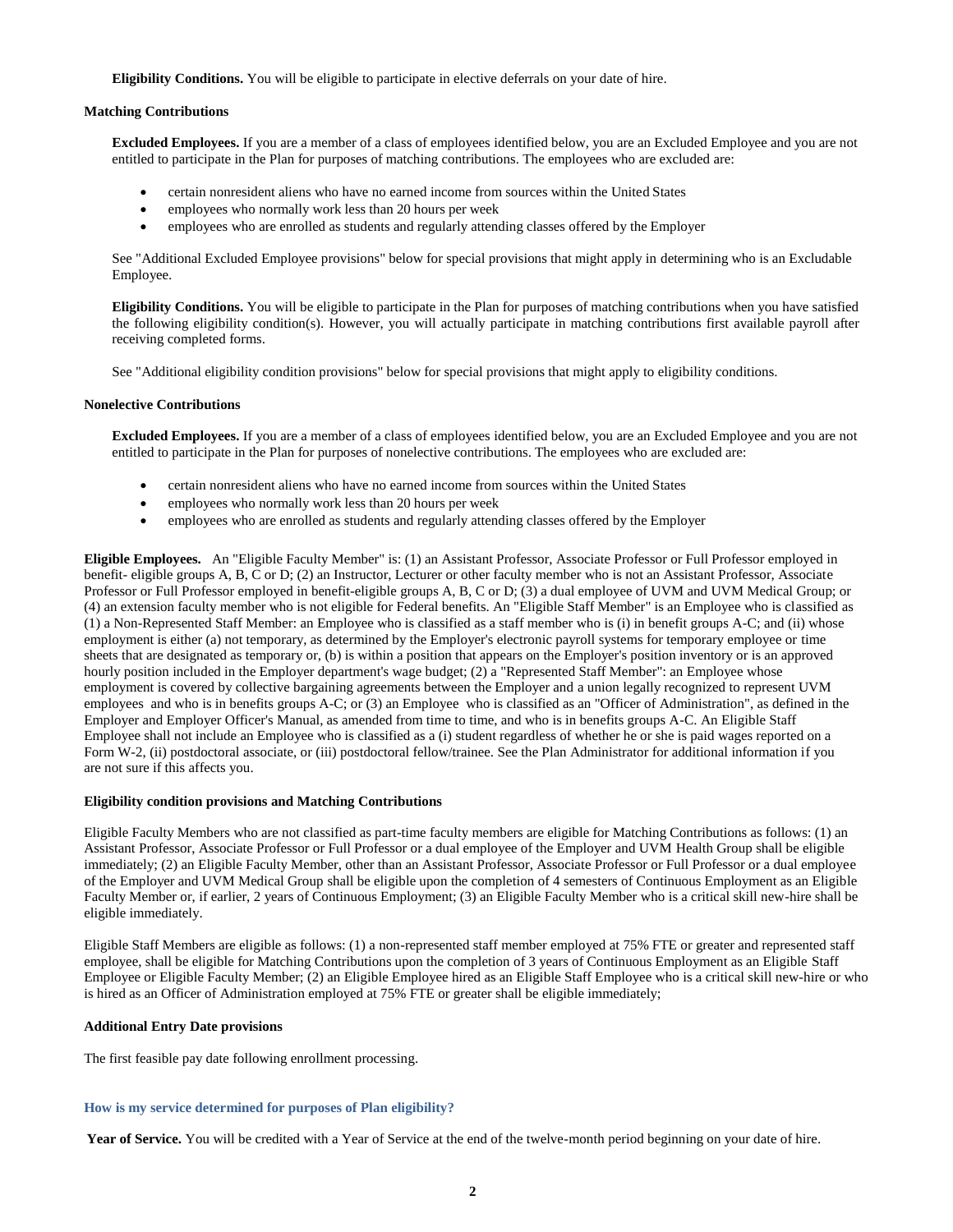## <span id="page-5-0"></span>**What service is counted for purposes of Plan eligibility?**

**Service with the Employer.** In determining whether you satisfy the minimum service requirements to participate under the Plan, all service you perform for the Employer will generally be counted.

**Military Service.** If you are a veteran and are reemployed under the Uniformed Services Employment and Reemployment Rights Act of 1994, your qualified military service might be considered service with the Employer. If you might be affected by this law, ask the Plan Administrator for further details.

#### <span id="page-5-1"></span>**What happens if I'm a Participant, terminate employment and then I'm rehired?**

If you are no longer a Participant because of a termination of employment, and you are rehired, then you will be able to participate in the Plan on the date on which you are rehired if you are otherwise eligible to participate in the Plan.

## **ARTICLE II EMPLOYEE CONTRIBUTIONS**

#### <span id="page-5-3"></span><span id="page-5-2"></span>**What are elective deferrals and how do I contribute them to the Plan?**

**Elective Deferrals.** As a Participant under the Plan, you may elect to reduce your compensation by a specific percentage and have that amount contributed to the Plan as an elective deferral. There are two types of elective deferrals: Pre-Tax Deferrals and Roth Deferrals. For purposes of this Summary, "elective deferrals" generally means both Pre-Tax Deferrals and Roth Deferrals. Regardless of the type of elective deferral you make, the amount you defer is counted as compensation for purposes of Social Security taxes.

**Pre-Tax Deferrals.** If you elect to make Pre-Tax Deferrals, then your taxable income is reduced by the deferral contributions so you pay less in federal income taxes. Later, when the Plan distributes the deferrals and earnings, you will pay the taxes on those deferrals and the earnings. Therefore, with a Pre-Tax Deferral, federal income taxes on the elective deferral contributions and on the earnings are only postponed. Eventually, you will have to pay taxes on these amounts.

**Roth Deferrals.** If you elect to make Roth Deferrals, the elective deferrals are subject to federal income taxes in the year of elective deferral. However, the elective deferrals and, in certain cases, the earnings on the elective deferrals are not subject to federal income taxes when distributed to you. In order for the earnings to be tax free, you must meet certain conditions. See "What are my tax consequences when I receive a distribution from the Plan?" below.

You will always be 100% vested in your elective deferrals (see the Article in this Summary entitled "Vesting").

**Elective Deferral procedure.** The amount you elect to defer will be deducted from your pay in accordance with a procedure established by the Plan Administrator. If you wish to defer, the procedure will require that you enter into a Salary Reduction Agreement. You may elect to defer a portion of your compensation payable on or after your Entry Date. Such election will become effective as soon as administratively feasible after it is received by the Plan Administrator. Your election will generally remain in effect until you modify or terminate it.

**Elective Deferral modifications.** You may revoke or make modifications to your salary deferral election in accordance with procedures that the Employer provides. See the Plan Administrator for further information.

**Elective Deferral Limit.** As a Participant, you may elect to defer *a percentage* of your compensation each year instead of receiving that amount in cash. Your total elective deferrals in any taxable year cannot exceed a dollar limit according to applicable IRS limits.

**Age 50 Catch-Up Deferrals.** If you are at least age 50 or will attain age 50 before the end of a calendar year, then you may elect to defer additional amounts (called Age 50 Catch-Up Deferrals) to the Plan as of the January 1st of that year according to applicable IRS limits. You can defer the additional amounts regardless of any other limitations on the amount you can defer to the Plan. This election must be made annually.

**Qualified Organization Catch-Up Deferral.** If you have completed at least 15 years of service with the Employer, and the Employer is a "qualified organization," then you may elect to defer additional amounts (called Qualified Organization Catch-Up Deferrals) to the Plan which exceed the elective deferral limit. A Qualified Organization Catch-Up Deferral increases the elective deferral limit by the lesser of: (1) \$3,000; (2) \$15,000 reduced by all amounts excluded from your gross income for prior taxable years by reason of your prior Qualified Organization Catch-Up Deferrals; or (3) the excess of \$5,000 multiplied by the number of years of service with the Employer, over your elective deferrals (including Qualified Organization Catch-Up Deferrals, but excluding Age 50 Catch-Up Deferrals) made for prior calendar years. This means that the maximum Qualified Organization Catch-Up Deferral you can contribute is \$3,000 in any calendar year. A "qualified organization" is an educational organization, hospital, home health service agency, health and welfare service agency, or a church-related organization. See the Plan Administrator for more information if you think you might qualify for Qualified Organization Catch-Up Deferrals. Any Qualified Organization Catch-Up Deferrals that you make will be taken into account in determining any Employer matching contribution made to the Plan.

If you qualify for both Age 50 Catch-Up Deferrals and Qualified Organization Catch-Up Deferrals, you may contribute both types of catch-up deferrals; however, your contributions must be applied to the Qualified Organization Catch-up Deferrals before they are applied to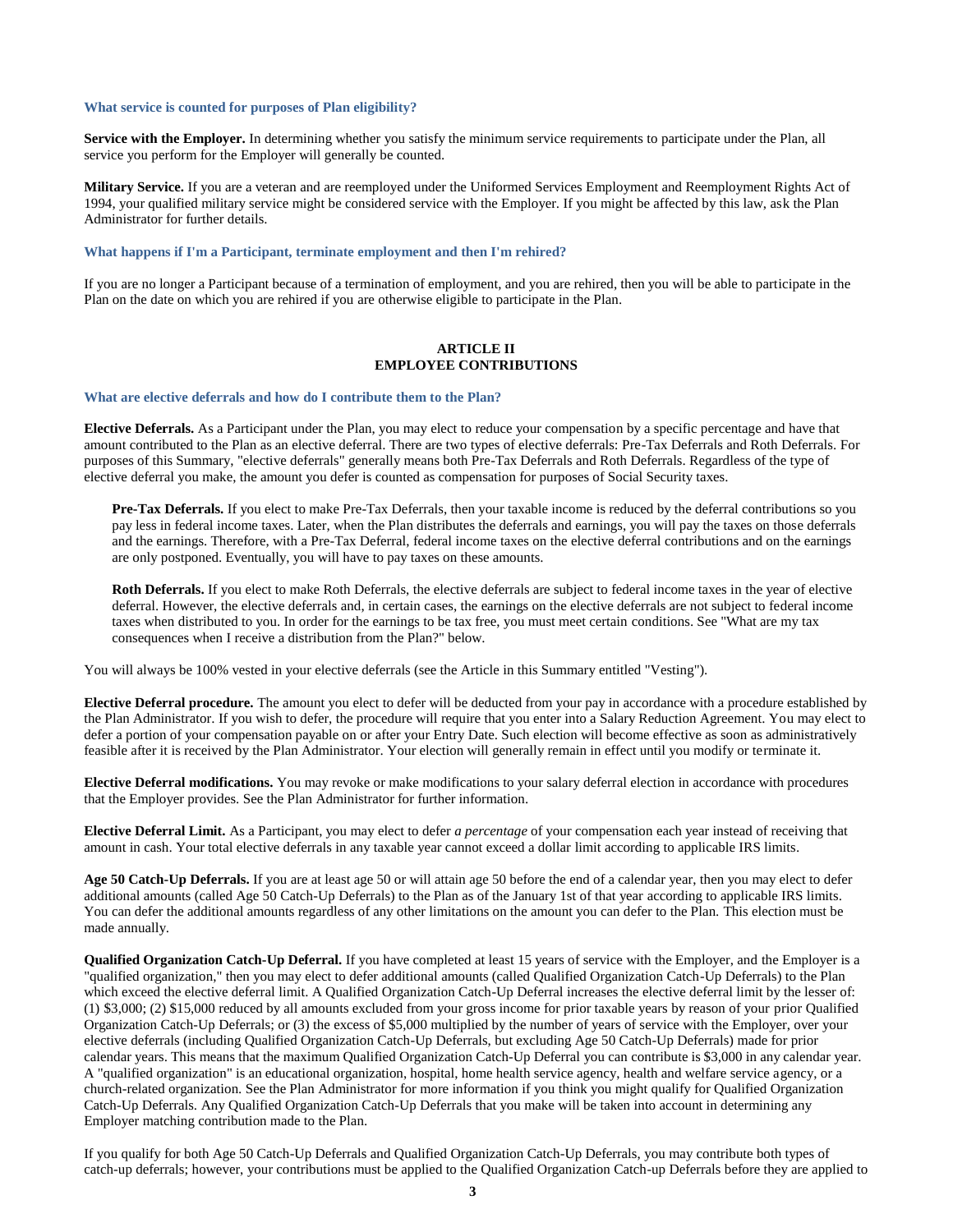the Age-50 Catch-Up Deferrals.

**Annual dollar limit.** You should also be aware that each separately stated annual dollar limit on the amount you may defer (the annual deferral limit and the "catch-up contribution" limit) is a separate aggregate limit that applies to all such similar salary deferral amounts and "catch-up contributions" you may make under this Plan and any other cash or deferred arrangements (including other tax-sheltered 403(b) annuity contracts, simplified employee pensions or 401(k) plans) in which you may be participating. Generally, if an annual dollar limit is exceeded, then the excess must be returned to you in order to avoid adverse tax consequences. For this reason, it is desirable to request in writing that any such excess salary deferral amounts and "catch-up contributions" be returned to you.

If you are in more than one plan, you must decide which plan or arrangement you would like to return the excess. If you decide that the excess should be distributed from this Plan, you must communicate this in writing to the Plan Administrator no later than the March 1st following the close of the calendar year in which such excess deferrals were made. However, if the entire dollar limit is exceeded in this Plan or any other plan the Employer maintains, then you will be deemed to have notified the Plan Administrator of the excess. The Plan Administrator will then return the excess deferral and any earnings to you by April 15th.

#### <span id="page-6-0"></span>**What are rollover contributions?**

**Rollover contributions.** Subject to the provisions of your investment arrangements and at the discretion of the Plan Administrator, if you are a Participant in the Plan, you might be permitted to deposit into the Plan distributions you have received from other plans and certain IRAs. Such a deposit is called a "rollover" contribution and might result in tax savings to you. You may ask the Plan Administrator of the other plan or the trustee or custodian of the IRA to directly transfer (a "direct rollover") to this Plan all or a portion of any amount that you are entitled to receive as a distribution from such plan. Alternatively, you may elect to deposit any amount eligible to be rolled over within 60 days of your receipt of the distribution. You should consult qualified counsel to determine if a rollover is in your best interest.

**Rollover account.** Your rollover contribution will be accounted for in a "rollover account." You will always be 100% vested in your "rollover account" (see the Article in this Summary entitled "Vesting"). Rollover contributions will be affected by any investment gains or losses. In addition, any Roth deferrals that are accepted as rollovers in this Plan will be accounted forseparately.

<span id="page-6-1"></span>**Withdrawal of rollover contributions.** You may withdraw the amounts in your "rollover account" at anytime.

## **ARTICLE III EMPLOYER CONTRIBUTIONS**

This Article describes Employer contributions that will be made to the Plan and how your share of the contributions is determined.

<span id="page-6-2"></span>**What is the Employer matching contribution and how is it allocated?**

**Amounts taken into account.** Matching contributions are only based on your pre-tax deferrals.

**Matching Contribution.** (1) An Eligible Faculty Member shall receive a Matching Contribution equal to 10% of Base Salary on a pay date basis provided the Participant's Elective Deferrals equal or exceed 3% of Base Salary. (2) An Eligible Staff Employee shall receive a Matching Contribution equal to 10% of Base Salary on a pay date basis provided the Participant's Elective Deferrals equal or exceed 2% of Base Salary.

**Participation in University Contribution Program.** An Employee shall participate in the University Contribution Program only while he or she is an Eligible Faculty Member or Eligible Staff Employee.

**(i) Eligible Faculty Members** - Immediate Participation. An Eligible Faculty Member who is an Assistant Professor, Associate Professor or Full Professor or a dual employee of the University and UVM Medical Group shall participate in the University Contribution Program and shall receive a University Contribution equal to ten percent (10%) of Base Salary on a pay date basis upon the later of (1) his or her Date of Employment (or, if applicable, Date of Reemployment) or (2) as of the first pay date in the month following the day he or she becomes an Eligible Faculty Member described in this paragraph (1); provided that he or she makes Employee Pre-Tax Contributions in an amount equal to three percent (3%) of Base Salary to the Employee Contribution Program.

**(ii) Other Eligible Faculty Members** - 2-Year Participation Requirement. An Eligible Faculty Member, other than an Eligible Faculty Member described in paragraph (i) above, shall participate in the University Contribution Program and shall receive a University Contribution equal to ten percent (10%) of Base Salary on a pay date basis upon the earlier of the first pay date in the month following the day (1) he or she completes four semesters of Continuous Employment as an Eligible Faculty Member or, if earlier, two (2) years of Continuous Employment or (2) his or her participation requirement is waived; provided, that he or she makes Employee Pre-Tax Contributions in an amount equal to three percent (3%) of Base Salary to the Employee Contribution Program.

**(iii) Other Eligible Staff Employees.** An Eligible Staff Employee, other than an Eligible Staff Employee described in paragraph (iii) above, shall participate in the University Contribution Program and shall receive a University Contribution equal to ten percent (10%) of Base Salary on a pay date basis upon the later of the first pay date in the month following the day  $(1)$  he or she completes three  $(3)$  years of Continuous Employment as an Eligible Staff Employee or Eligible Faculty Member or, if earlier, his or her participation requirement is waived, or (2) he or she becomes an Eligible Staff Employee other than an Eligible Staff Employee described in paragraph (iii) above; provided, that he or she makes Employee Pre-Tax Contributions in an amount equal to two percent (2%) of Base Salary to the Employee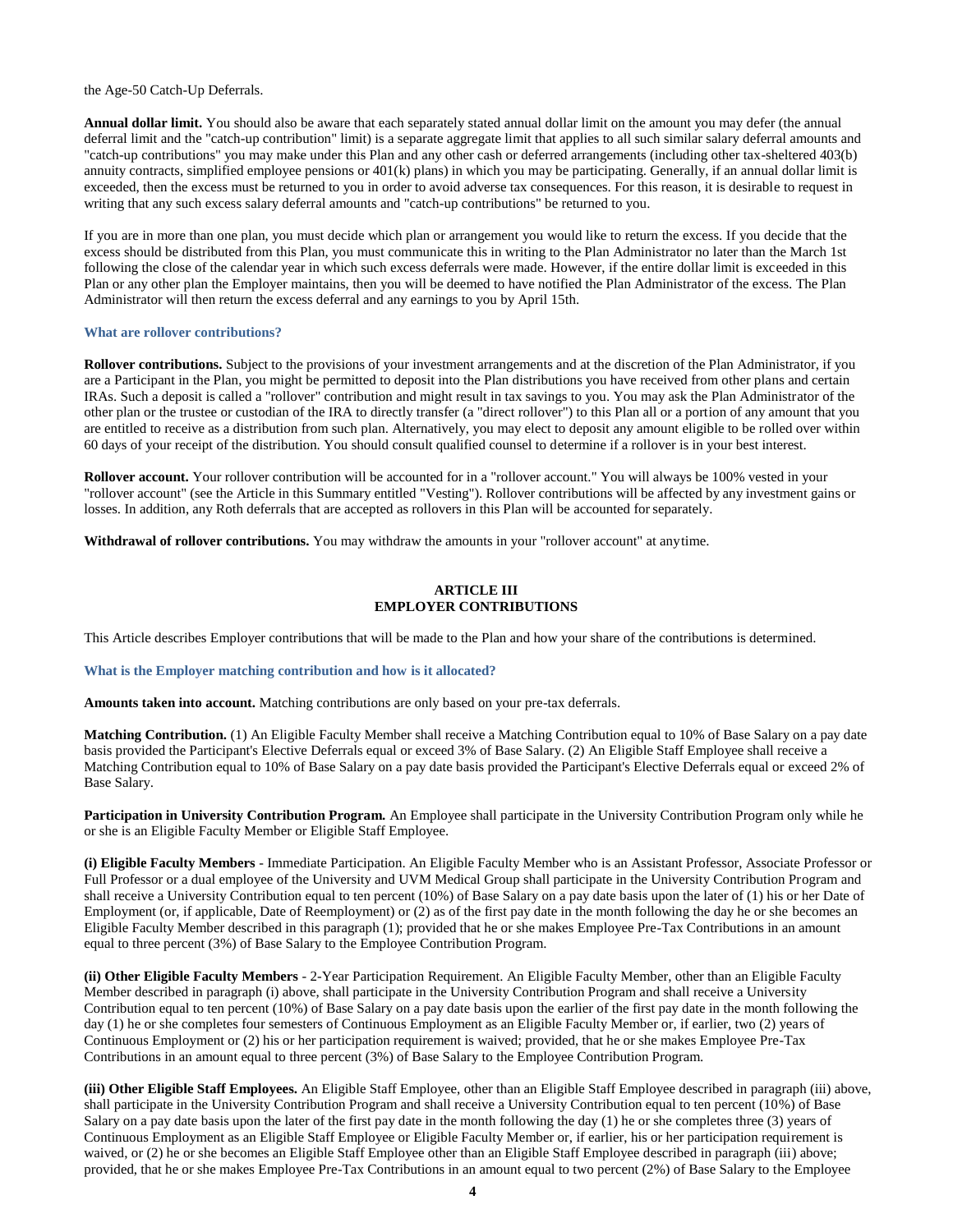Contribution Program.

For purposes of this subsection:

(a) University Contributions shall only be made for an Eligible Faculty Member or Eligible Staff Employee who makes the required Employee Pre-Tax Contributions at such intervals, e.g., pay dates, as determined by the University in its sole discretion. (b) Termination of Participation. An Eligible Faculty Member or Eligible Staff Employee shall continue to be eligible to participate in the University Contribution Program until (i) he or she ceases to be ceases to be an Eligible Faculty Member or Eligible Staff Employee or (ii) the University Contribution Program is terminated. In the case of an Employee who ceases to be an Eligible Faculty Member or Eligible Staff Employee, his or her participation in the University Contribution Program shall cease on the last day of the pay period in which he or she ceases to be Eligible Faculty Member or Eligible Staff Employee.

(c) Participation upon Rehire. A former Eligible Faculty Member or Eligible Staff Employee upon rehire to an Eligible Faculty Member or Eligible Staff Employee position shall again become eligible to participate in the University Contribution Program upon meeting the applicable participation requirements described in subsection (a) above or satisfying the waiver of participation requirements.

(d) Participation upon Reclassification Without Severance. A former Eligible Faculty Member or Eligible Staff Employee who is reclassified as an Eligible Faculty Member or Eligible Staff Employee without a Severance shall be eligible to participate in the University Contribution Program upon his or her reclassification date if he or she was participating in the University Contribution Program immediately prior to his or her reclassification date.

**Waiver of Participation Requirements**. The participation requirement relating to Continuous Employment shall be waived as follows:

**(a) Eligible Faculty Members**. The participation requirement relating to Continuous Employment shall be waived for an Eligible Faculty Member who (i) substantiates in such manner as prescribed by the University that he or she has a vested interest in the retirement plan of their immediate past employer and that employer was a nonprofit or governmental employer or, (ii) incurs a Severance without cause after completing three (3) years of Continuous Employment as an Eligible Faculty Member and is rehired as an Eligible Faculty Member within the 2-year period commencing on the day following his or her Severance Date. For purposes of this subsection (a), "Severance without cause" shall be determined by the University, in its sole discretion, and shall be binding and conclusive for all purposes of this subsection.

**(b) Eligible Staff Employees**. The participation requirement relating to Continuous Employment shall be waived for an Eligible Staff Employee who (i) substantiates in such manner as prescribed by the University that he or she has a vested interest in the retirement plan of their immediate past employer and that employer was a nonprofit or governmental employer or, (ii) incurs a Severance without cause after completing three (3) years of Continuous Employment as an Eligible Staff Employee and is rehired as an Eligible Staff Employee within the 2-year period commencing on the day following his or her Severance Date. For purposes of this subsection (b), "Severance without cause" shall be determined by the University, in its sole discretion, and shall be binding and conclusive for all purposes of this subsection.

(**c) Critical Skill New Hires.** The participation requirement relating to Continuous Employment shall be waived for an Eligible Faculty Member or Eligible Staff Employee who is a critical skill new-hire as determined by the University, in its sole discretion. Such determination shall be (i) made in accordance with criteria (that among other things, takes into account previous experience with issues directly related to University operations or higher education) established (and as amended from time to time) and applied uniformly by the University and (ii) binding and conclusive for all purposes of the Plan.

**(d) Officers of Administration.** The participation requirement relating to Continuous Employment shall be waived for an Eligible Employee hired as an Officer of Administration.

## <span id="page-7-0"></span>**What is the Employer nonelective contribution and how is it allocated?**

**Nonelective contribution.** Each Plan Year, the Employer will make to the Plan a nonelective contribution equal to 10% of the compensation of all Participants eligible to share in allocations. Your share of the contribution is determined below.

**Nonelective contribution for disabled Participant.** The long-term disability vendor will make a nonelective contribution for disabled Participants based on their deemed disability compensation for the following period: as set forth in Employer's disability policy. This contribution will be equal to amount set forth in Employer's disability policy.

**Allocation conditions.** You will always share in the nonelective contribution regardless of the amount of service you complete during the Plan Year.

Your share of the contribution. The nonelective contribution will be "allocated" or divided among Participants eligible to share in the contribution for the Plan Year.

<span id="page-7-1"></span>Your share of the nonelective contribution will be determined by the formula for making that contribution.

## **ARTICLE IV COMPENSATION AND ACCOUNT BALANCE**

<span id="page-7-2"></span>**What compensation is used to determine my Plan benefits?**

**Definition of compensation.** Compensation is defined as Gross Compensation or Base Salary may be used for Elective Deferral purposes. Base Salary will be used for Employer Contribution purposes. "Gross Compensation" means salary or hourly wages, paid as cash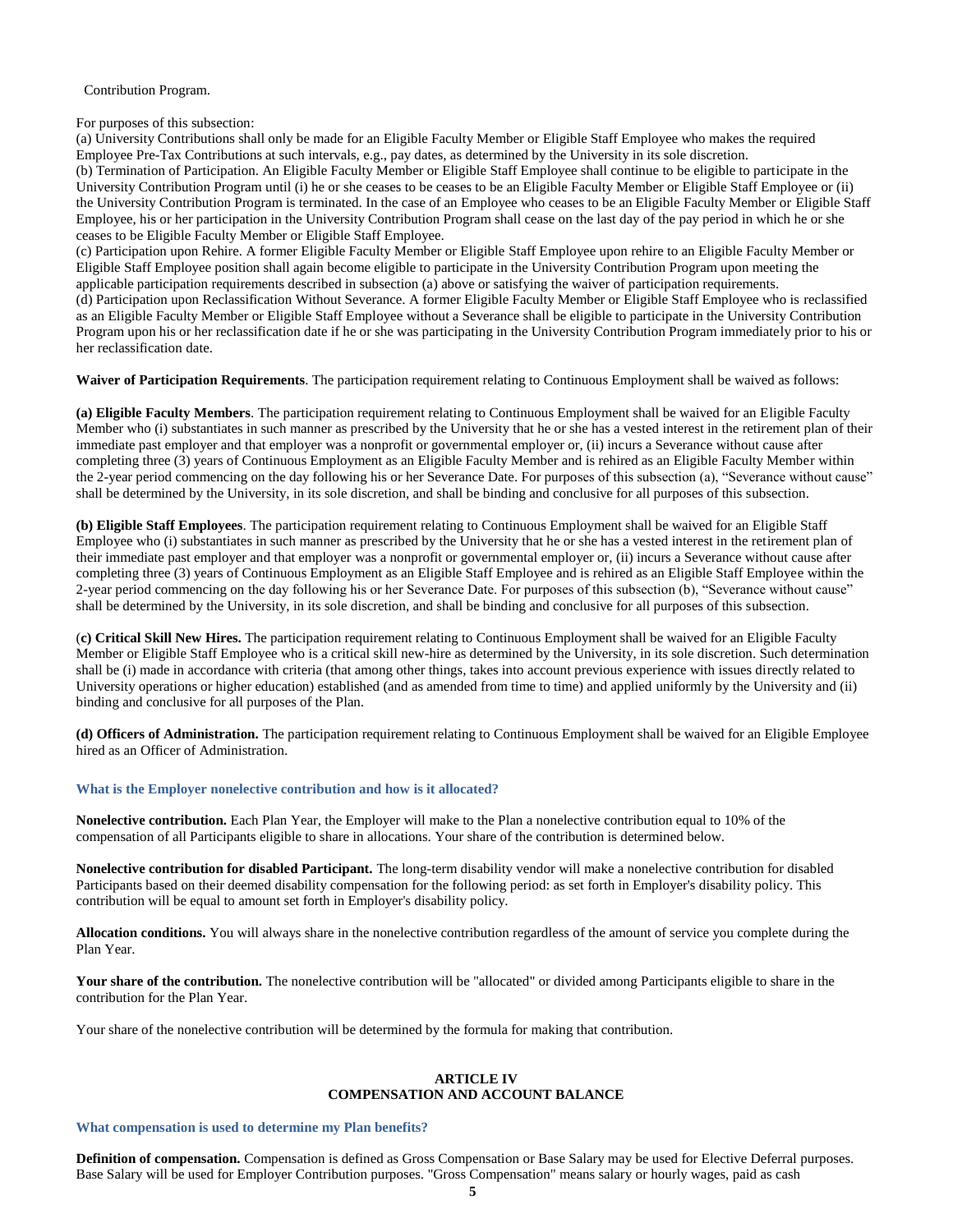compensation, for services provided to the Employer that is includible in the Employee's gross income for the Plan Year. "Base Salary" means regular salary or base pay. Base Salary may include earnings that are paid for the performance of additional academic or administrative duties. The amount of additional or supplementary earnings that is treated as Base Salary shall be that amount of additional or supplementary earnings that is reflected as eligible for Employer Contributions in the internal payroll system of the Employer which shall be binding and conclusive for all purposes of the Plan. No reclassification by the Employer of additional or supplementary earnings as Base Salary shall be applied to grant retroactive Employer Contributions to any Participant under the Plan.. The following describes the adjustments to compensation that apply for the contributions noted above.

## **All Contributions**

**Adjustments to compensation.** Regardless of the definition of compensation, the following adjustments will be made:

- elective deferrals to this Plan and to any other plan or arrangement (such as a cafeteria plan) will be included.
- compensation paid while not a Participant in the component of the Plan for which compensation is being used will be excluded.

 reimbursements or other expense allowances, fringe benefits, moving expenses, deferred compensation, and welfare benefits will be excluded.

- bonuses will be excluded.
- commissions will be excluded.
- overtime will be excluded.

 Earnings such as (i) imputed earnings (ii) shift differentials, (iii) any amounts paid by the Employer for accrued but unused vacation or holiday pay, and (iv) any amounts paid by the Employer for other fringe benefits, e.g., such as health and welfare, hospitalization and group life insurance benefits, or prerequisites (e.g., automobile or moving allowances) shall be excluded from Base Salary.

## **Elective Deferrals**

**Adjustments to compensation.** In addition to adjustments to compensation under "All Contributions" above, the following adjustments to compensation will be made for purposes of elective deferrals:

- compensation paid after you terminate is generally excluded for Plan purposes. However, the following amounts will be included in compensation even though they are paid after you terminate employment, provided these amounts would otherwise have been considered compensation as described above and provided they are paid within 2 1/2 months after you terminate employment, or if later, the last day of the Plan Year in which you terminate employment:
- compensation paid for services performed during your regular working hours, or for services outside your regular working hours (such as overtime or shift differential), or other similar payments that would have been made to you had you continued employment.
- compensation paid for unused accrued bona fide sick, vacation or other leave, if such amounts would have been included in compensation if paid prior to your termination of employment and you would have been able to use the leave if employment had continued.

## **Matching Contributions**

**Adjustments to compensation.** In addition to adjustments to compensation under "All Contributions" above, the following adjustments to compensation will be made for purposes of matching contributions:

- compensation paid after you terminate is generally excluded for Plan purposes. However, the following amounts will be included in compensation even though they are paid after you terminate employment, provided these amounts would otherwise have been considered compensation as described above and provided they are paid within 2 1/2 months after you terminate employment, or if later, the last day of the Plan Year in which you terminate employment:
- compensation paid for services performed during your regular working hours, or for services outside your regular working hours (such as overtime or shift differential), or other similar payments that would have been made to you had you continued employment.

#### **Nonelective Contributions**

**Adjustments to compensation.** In addition to adjustments to compensation under "All Contributions" above, the following adjustments to compensation will be made for purposes of nonelective contributions:

compensation paid after you terminate is generally excluded for Plan purposes. However, the following amounts will be included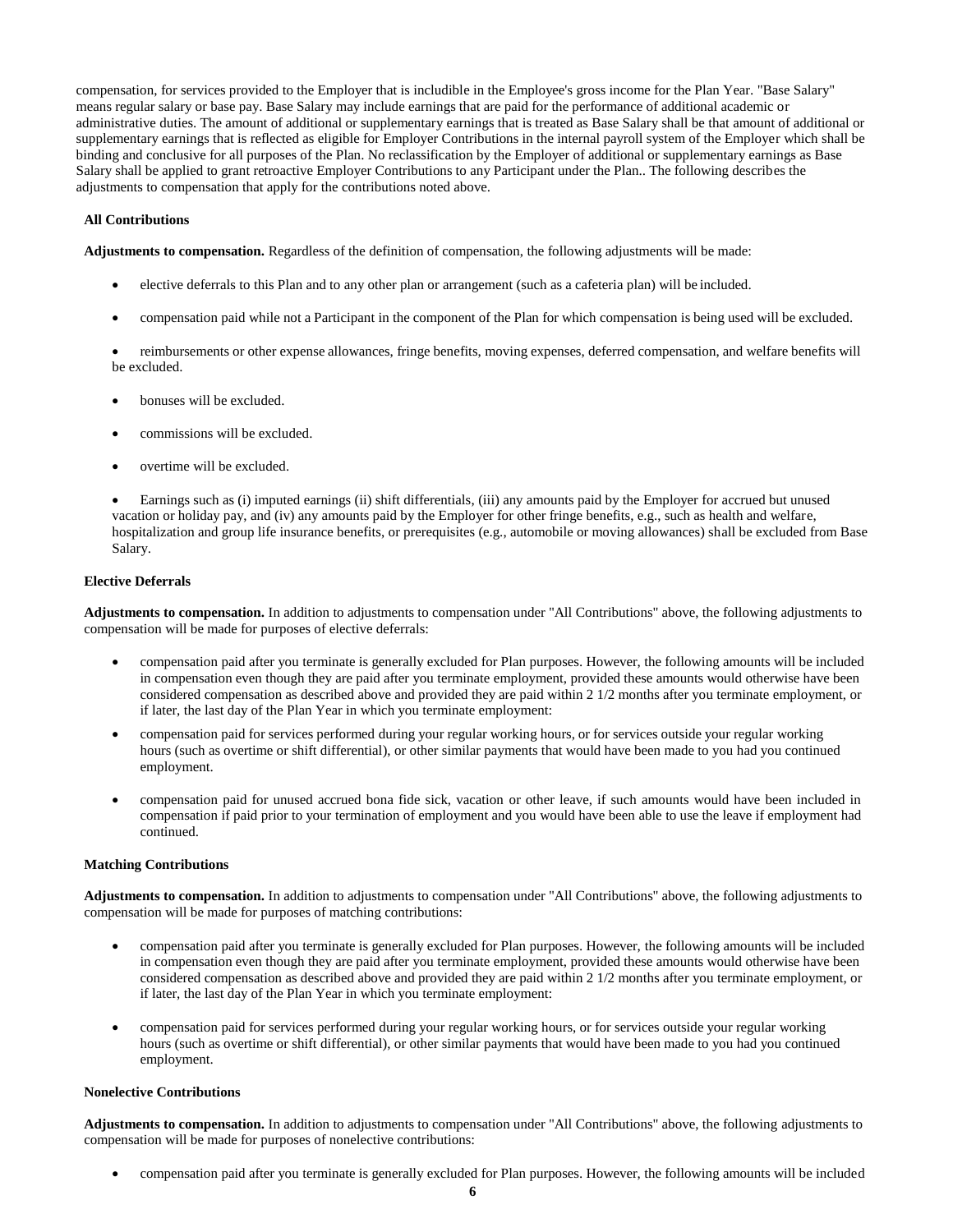in compensation even though they are paid after you terminate employment, provided these amounts would otherwise have been considered compensation as described above and provided they are paid within 2 1/2 months after you terminate employment, or if later, the last day of the Plan Year in which you terminate employment.

 compensation paid for services performed during your regular working hours, or for services outside your regular working hours (such as overtime or shift differential), or other similar payments that would have been made to you had you continued employment.

#### <span id="page-9-0"></span>**Is there a limit on the amount of compensation which can be considered?**

The Plan, by law, cannot recognize annual compensation in excess of a certain dollar limit. The limit for the Plan Year beginning in 2022 is \$305,000. After 2022, the dollar limit might increase for cost-of-living adjustments as determined and announced by the IRS each year.

### <span id="page-9-1"></span>**Is there a limit on how much can be contributed to my account each year?**

The law imposes a limit on the amount of contributions (both Employer contributions and elective deferrals, but excluding Age 50 Catch-Up Deferrals) that may be made to your accounts during a year. For 2022, this total cannot exceed the lesser of \$61,000 or 100% of your includible compensation (generally your compensation for the prior 12-month period, as limited under the previous question). After 2022, the dollar limit might increase for cost-of-living adjustments as determined and announced by the IRS each year.

**The above limit may also need to be applied by taking into account contributions made to other retirement plans in which you are a participant.** If you are a new employee and have previous calendar year contributions to your previous employer's plan, this needs to be taken into account when determining contributions to the UVM Plan. Also, if you have more than 50% control of a corporation, partnership, and/or sole proprietorship, then the above limit is based on contributions made in this Plan as well as contributions made to any 403(b) or qualified plans. In either case, you are responsible for providing the Plan Administrator with information necessary to apply the annual contribution limits. If you fail to provide necessary and correct information to the Plan Administrator, it could result in adverse tax consequences to you, including the inability to exclude contributions to the Plan from your gross income for tax purposes.

#### <span id="page-9-2"></span>**How is the money in the Plan invested?**

The Plan assets may be invested in mutual funds and Annuity Contracts. See the Plan Administrator for further details regarding permissible investments.

You will be able to direct the investment of your Plan account, including your elective deferrals. The Plan Administrator will provide you with information on the investment choices available to you, the frequency with which you can change your investment choices and other information. If you do not direct the investment of your Plan account, then your account will be invested in accordance with the default investment alternatives your Employer establishes under the Plan. These default investments will be made in accordance with specific rules under which the fiduciaries of the Plan, including your Employer and the Plan Administrator, will be relieved of any legal liability for any losses resulting from the default investments. The Plan Administrator has or will provide you with a separate notice which details these default investments and your right to switch out of the default investment if you so desire.

When you direct investments, your account is segregated for purposes of determining the earnings or losses on these investments. Your account does not share in the investment performance for other Participants who have directed their own investments.

You should remember that the amount of your benefits under the Plan will depend in part upon your choice of investments. Gains as well as losses can occur and your Employer and the Plan Administrator will not provide investment advice or guarantee the performance of any investment you choose. Periodically, you will receive a benefit statement that provides information on your account balance and your investment returns. It is your responsibility to notify the Plan Administrator of any errors you see on any statements within 30 days after the statement is provided or made available to you.

#### <span id="page-9-3"></span>**Will Plan expenses be deducted from my account balance?**

**Expenses allocated to all accounts.** Subject to the terms of the investment arrangements funding the plan, the Plan might pay some or all Plan related expenses except for a limited category of expenses which the law requires your Employer to pay. The category of expenses which your Employer must pay are known as "settlor expenses." Generally, settlor expenses relate to the design, establishment or termination of the Plan. See the Plan Administrator for more details. The expenses charged to the Plan might be charged pro rata to each Participant in relation to the size of each Participant's account balance or might be charged equally to each Participant. In addition, some types of expenses might be charged only to some Participants based upon their use of a Plan feature or receipt of a Plan distribution. Finally, the Plan might charge expenses in a different manner as to Participants who have terminated employment with your Employer versus those Participants who remain employed with your Employer.

**Expenses allocated to individual accounts.** There are certain other expenses that might be paid just from your account subject to the terms of the investment arrangements funding the Plan. These are expenses that are specifically incurred by, or attributable to, you. For example, if you are married and get divorced, the Plan might incur additional expenses if a court mandates that a portion of your account be paid to your ex-spouse. These additional expenses might be paid directly from your account (and not the accounts of other Participants) because they are directly attributable to you under the Plan. The Plan Administrator will inform you when there will be a charge (or charges) directly to your account. Your Employer might, from time to time, change the manner in which expenses are allocated.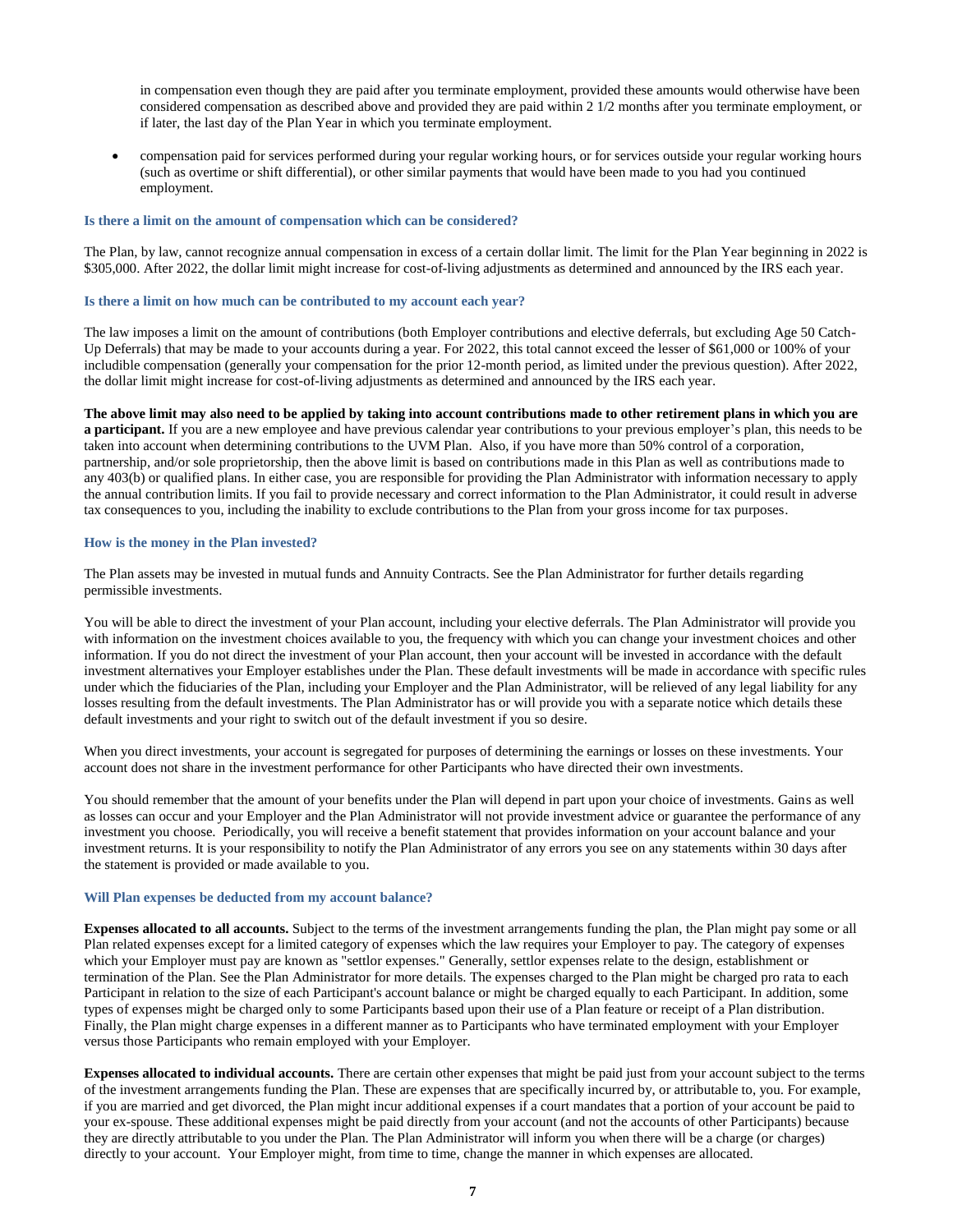## **ARTICLE V VESTING**

#### <span id="page-10-1"></span><span id="page-10-0"></span>**What is my vested interest in my account?**

<span id="page-10-2"></span>You are always 100% vested in all of your Plan accounts.

## **ARTICLE VI DISTRIBUTIONS PRIOR TO TERMINATION OF EMPLOYMENT**

<span id="page-10-3"></span>The Individual Agreements governing the investment options that you selected for your Plan contributions might contain additional limits on when you can take a distribution, the form of distribution that is available as well as your right to transfer among approved investment options. Please review both the following information in this Summary of Plan Provisions and the terms of your annuity contracts or custodial agreements before requesting a distribution. Contact your Employer or the investment vendor if you have questions regarding your distribution options.

#### <span id="page-10-4"></span>**Can I withdraw money from my account while working?**

**In-service distributions.** You may be entitled to receive an in-service distribution. However, this distribution is not in addition to your other benefits and will therefore reduce the value of the benefits you will receive at retirement. This distribution is made at your election subject to possible administrative limitations on the frequency and actual timing of such distributions.

**Conditions.** Generally, you may receive a distribution from certain accounts prior to termination of employment provided you satisfy any of the following conditions:

- you have attained age 59 1/2. Satisfying this condition allows you to receive distributions from elective deferrals.
- you have incurred a financial hardship as described below.
- you incur a disability (as defined in the Plan). Satisfying this condition allows you to receive distributions from all contribution accounts.

**Qualified reservist distributions.** If you: (i) are a reservist or National Guardsman; (ii) were/are called to active duty after September 11, 2001; and (iii) were/are called to duty for at least 180 days or for an indefinite period, you may take a distribution of your elective deferrals under the Plan while you are on active duty, regardless of your age. The 10% premature federal distribution penalty tax, normally applicable to Plan distributions made before you reach age 59 1/2, will not apply to the distribution. You also may repay the distribution to an IRA, without limiting amounts you otherwise could contribute to the IRA, provided you make the repayment within 2 years following your completion of active duty.

**Withdrawal of rollover contributions.** You may withdraw amounts in your "rollover account" at any time.

## <span id="page-10-5"></span>**Can I withdraw money from my account in the event of financial hardship?**

**Hardship distributions.** You may withdraw money on account of financial hardship if you satisfy certain conditions, subject to any rules and conditions set forth in the investment arrangements. This hardship distribution is not in addition to your other benefits and will therefore reduce the value of the benefits you will receive upon termination of employment or other event entitling you to distribution of your account balance. You may not receive a hardship distribution from your qualified nonelective contribution account, if any.

**Qualifying expenses.** A hardship distribution may be made to satisfy certain immediate and heavy financial needs that you have. A hardship distribution may only be made for payment of the following:

- Expenses for medical care (described in Section 213(d) of the Internal Revenue Code) for you, your spouse, your dependents or your beneficiary.
- Costs directly related to the purchase of your principal residence (excluding mortgage payments).

 Tuition, related educational fees, and room and board expenses for the next twelve (12) months of post-secondary education for you, your spouse, your children, your dependents or your beneficiary.

- Amounts necessary to prevent your eviction from your principal residence or foreclosure on the mortgage of your principal residence.
- Payments for burial or funeral expenses for your deceased parent, spouse, children, your dependents or your beneficiary.
- Expenses for the repair of damage to your principal residence (that would qualify for the casualty loss deduction under Internal Revenue Code Section 165).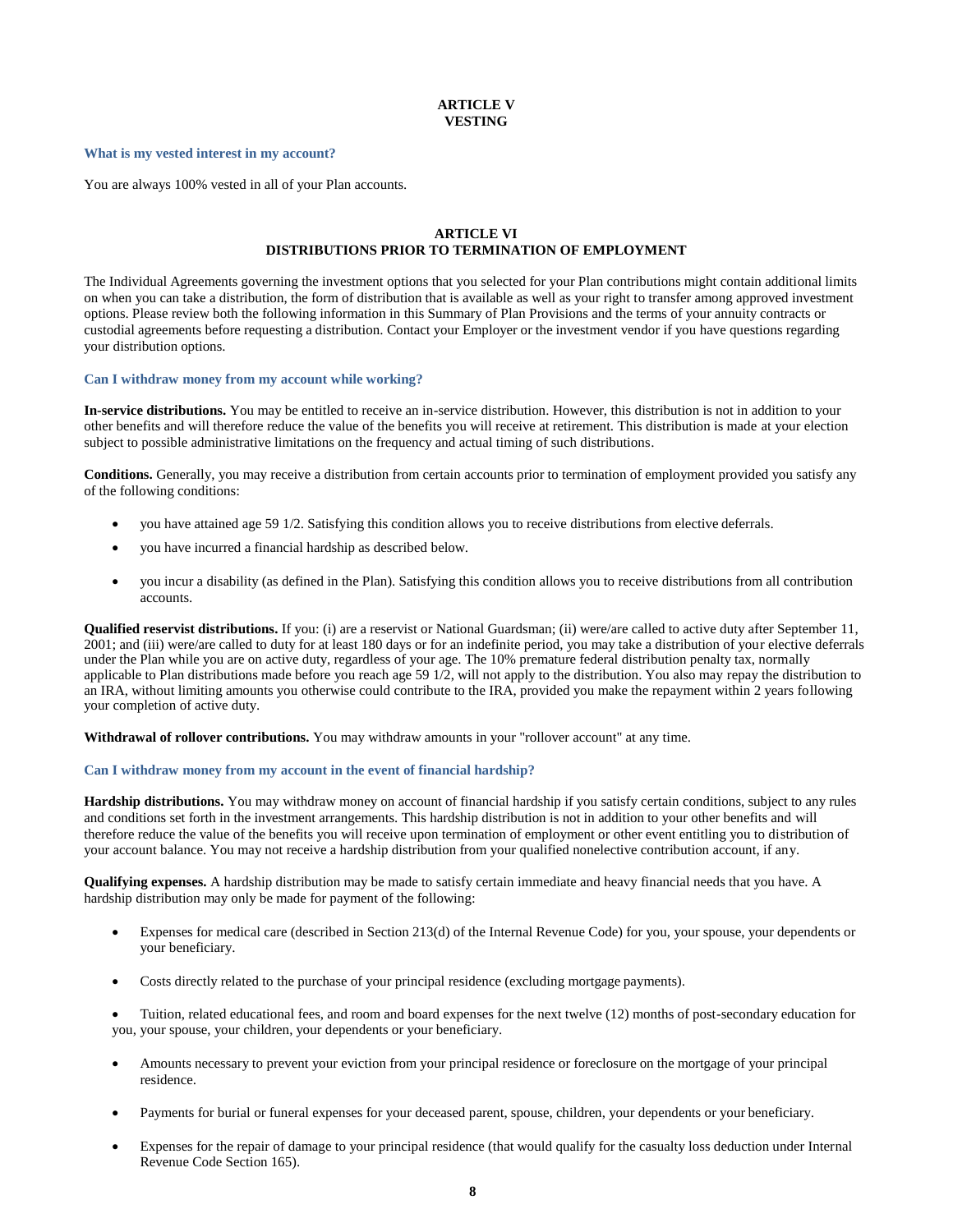**Beneficiary Hardship.** A beneficiary is someone you designate under the Plan to receive your death benefit who is not otherwise your spouse or dependent.

**Conditions.** If you have any of the above expenses, a hardship distribution can only be made if you certify and agree that all of the following conditions are satisfied:

(a) The distribution is not in excess of the amount of your immediate and heavy financial need. The amount of your immediate and heavy financial need may include any amounts necessary to pay any federal, state, or local income taxes or penalties reasonably anticipated to result from the distribution; and

(b) You have obtained all distributions, other than hardship distributions.

**Account restrictions.** You may request a hardship distribution only from the vested portion of the following accounts:

accounts attributable to elective deferrals

<span id="page-11-0"></span>**Restricted Amounts.** There are additional restrictions placed on hardship distributions from certain accounts (referred to as "Restricted Accounts"). Restricted Accounts include your elective deferrals and any qualified nonelective contributions. Generally, the only amounts that can be distributed to you from these Restricted Accounts are your elective deferrals (earnings on your elective deferrals cannot be withdrawn for a hardship). Ask the Plan Administrator if you need further details.

## **ARTICLE VII DISTRIBUTIONS UPON TERMINATION OF EMPLOYMENT**

<span id="page-11-1"></span>To the extent permitted in the investment arrangements, the provisions in this Article apply to distributions from the Plan following termination of employment.

#### <span id="page-11-2"></span>**When can I get money out of the Plan?**

You might be able to receive a distribution of some or all of your accounts in the Plan when you terminate employment with your Employer. The rules regarding the payment of death benefits to your beneficiary are described in the Article in this Summary entitled "Distributions upon Death."

If you terminate employment and your vested benefit exceeds \$1,000, you will be entitled to a distribution within a reasonable time after your termination. You must consent to this distribution. (See the question "How will my benefits be paid?" for a further explanation of how benefits are paid from the Plan.)

If you terminate employment, and the value of your vested benefit does not exceed \$1,000, then a distribution will automatically be paid to you even if you do not consent. Such distribution will be paid to you within a reasonable period of time after your termination of employment. See the question entitled "How will my benefits be paid to me?" for an explanation of how these benefits will be paid.

**Treatment of "rollover" contributions for consent to distribution.** In determining if the value of your vested account balance exceeds the \$1,000 threshold described above used to determine whether you must consent to a distribution, your "rollover account" will be considered as part of your benefit.

**Military Service.** If you are a veteran and are reemployed under the Uniformed Services Employment and Reemployment Rights Act of 1994, your qualified military service may be considered service with your Employer. There might also be benefits for employees who die or become disabled while on active duty. Employees who receive wage continuation payments while in the military may benefit from various changes in the law. If you think you may be affected by these rules, ask the Plan Administrator for further details.

#### **What is Normal Retirement Age and what is the significance of reaching Normal Retirement Age?**

**Normal Retirement Age.** Your Normal Retirement Age is the date you reach age 59.5.

Payment of benefits. You will become 100% vested in all of your accounts under the Plan (assuming you are not already fully vested) if you are employed on or after your Normal Retirement Age. However, the actual payment of benefits generally will not begin until you have terminated employment. In such event, a distribution will be made, at your election, as soon as administratively feasible. If you remain employed past your Normal Retirement Age, you may generally defer the receipt of benefits until you actually terminate employment. In such event, benefit payments will begin as soon as feasible at your request, but generally not later than age 70 1/2. (See the question entitled "How will my benefits be paid to me?" for an explanation of how these benefits will be paid.)

#### <span id="page-11-3"></span>**When am I considered to be disabled under the Plan?**

**Definition of disability.** Under the Plan, disability is defined as when a Participant who, while an Employee, becomes unable to engage in any substantial gainful activity by reason of any medically determinable physical or mental impairment which can be expected to result in death or which has lasted or can be expected to last for a continuous period of not less than 12 months.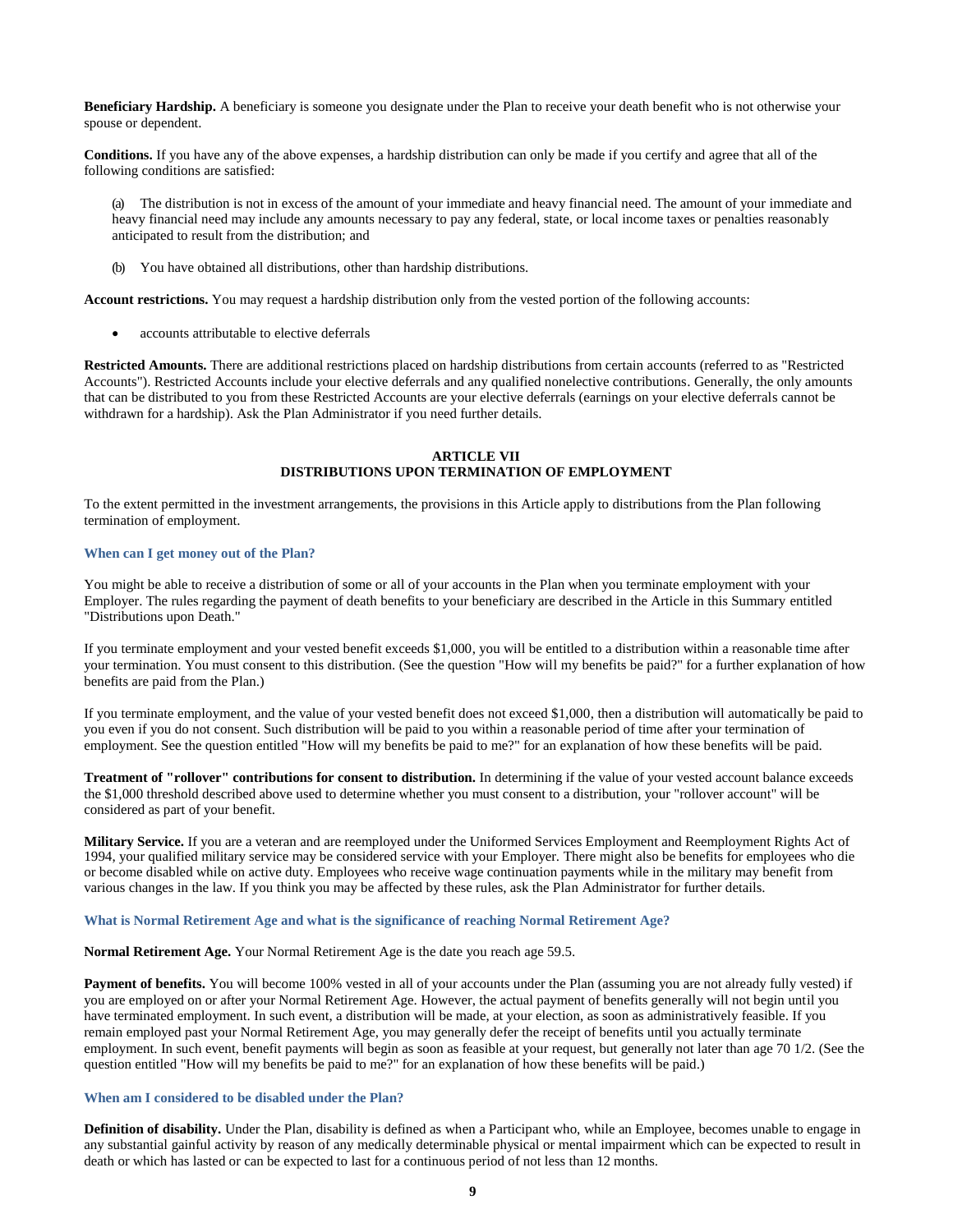#### <span id="page-12-0"></span>**How will my benefits be paid to me?**

#### **The following provisions apply to the extent permitted under the investment arrangements in which the plan assets are invested.**

**Lump-sum distributions.** If you terminate employment and your vested account balance does not exceed \$5,000, then your vested account balance might only be distributed to you in a single lump-sum payment.

**Distribution methods.** If you terminate employment and your vested account balance exceeds \$5,000 (or another amount as provided in your investment arrangement), then your vested account balance might be distributed to you under any method permitted under your investment arrangements, including the following:

- a single lump-sum payment
- installments over a period of not more than your assumed life expectancy (or the assumed life expectancies of you and your beneficiary)
- an annuity contract that the Vendor provides or purchases with your vested account balance
- ad-hoc distributions. You may request a distribution of some or all of your Plan accounts, at any time following your termination of employment, subject to any reasonable limits regarding timing and amounts as the Plan Administrator or your investment arrangements may impose.

**Required beginning date.** There are rules that require that certain minimum distributions be made from the Plan. Distributions are required to begin not later than the April 1st following the end of the year in which you reach age 70 1/2 or terminate employment, whichever is later. You should see the Plan Administrator if you think you might be affected by these rules.

## **ARTICLE VIII DISTRIBUTIONS UPON DEATH**

#### <span id="page-12-2"></span><span id="page-12-1"></span>**What happens if I die while working for the Employer?**

If you die while still employed by the Employer, then your account balance will be used to provide your beneficiary with a death benefit.

#### <span id="page-12-3"></span>**Who is the beneficiary of my death benefit?**

**Beneficiary designation.** You may designate a beneficiary of your choosing.

**No beneficiary designation.** Subject to the terms of the investment arrangements, at the time of your death, if you have not designated a beneficiary or the individual named as your beneficiary is not alive, then the death benefit will be paid in the following order of priority to:

Participant's Account shall be distributed to the Participant's estate unless the Plan Administrator determines and the underlying Contract so permits that the Participant's Account be distributed to the Participant's heirs at law (determined in accordance with the laws of the State of Vermont as they existed at the date of the Participant's death).

#### <span id="page-12-4"></span>**How will the death benefit be paid to my beneficiary?**

**Distribution methods.** The death benefit will be distributed to your beneficiary in any of the distribution methods that are available to you.

#### <span id="page-12-5"></span>**When must payments be made to my beneficiary (required minimum distributions)?**

If your designated beneficiary is a person (other than your estate or most trusts) then minimum distributions of your death benefit must generally begin within one year of your death and must be paid over a period not extending beyond your beneficiary's life expectancy. If your spouse is the beneficiary, the start of payments may be delayed until the year in which you would have attained age 70 1/2. Generally, if you die before you are required to begin minimum distributions (which for most people is shortly after the later of age 70 1/2 or retirement) and your beneficiary is not a person, then your entire death benefit must be paid within five years after your death. Some investment products may allow a person to use this five-year rule. See the Plan Administrator for further details.

### **What happens if I terminate employment, commence required minimum distribution payments and then die before receiving all of my benefits?**

Your beneficiary will be entitled to your remaining vested interest in the Plan at the time of your death. Payments must generally come out at least as rapidly as the required minimum distributions. See the Plan Administrator for more information regarding the timing and method of payments that apply to your beneficiary.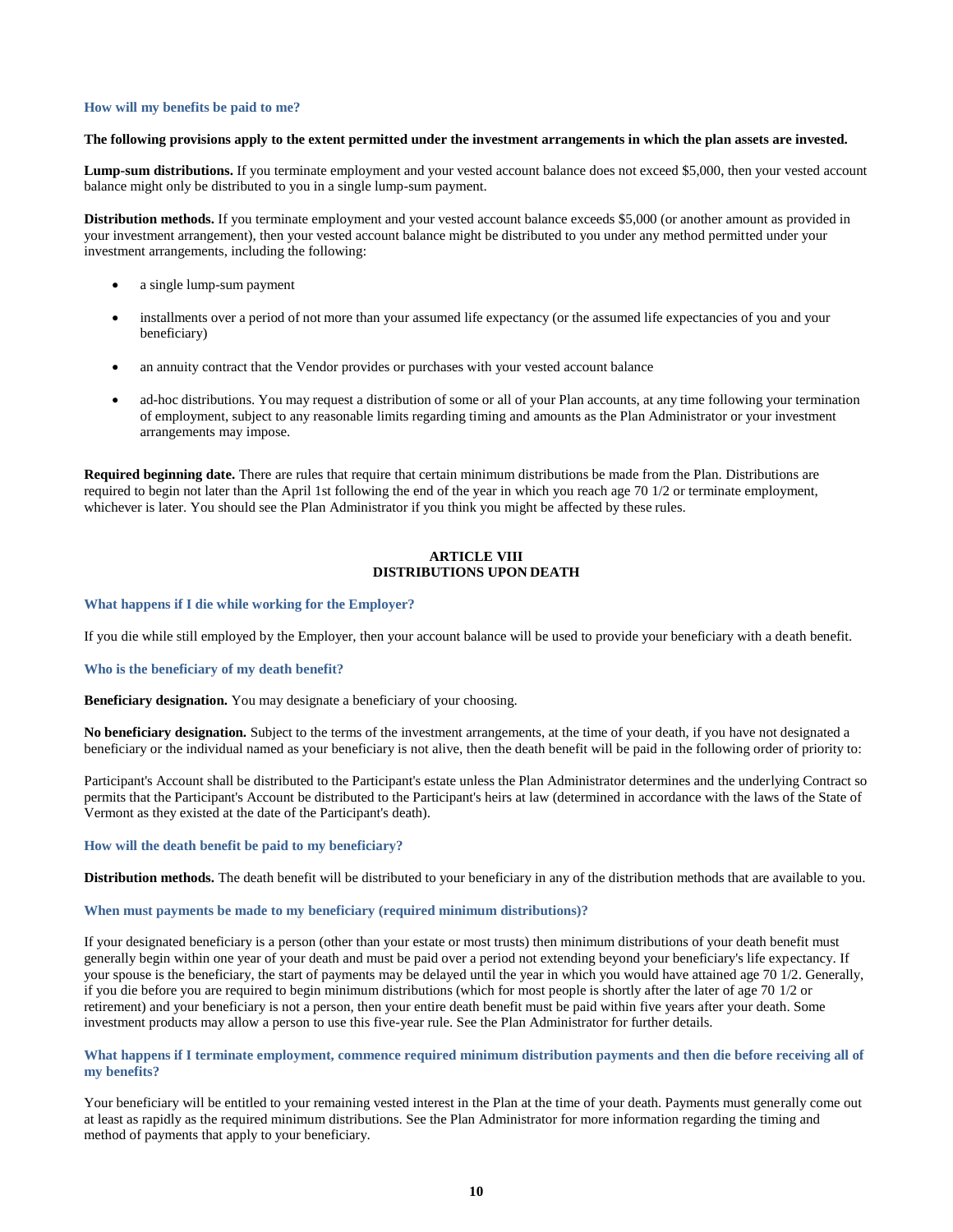#### **ARTICLE IX TAX TREATMENT OF DISTRIBUTIONS**

#### <span id="page-13-2"></span><span id="page-13-1"></span><span id="page-13-0"></span>**What are my tax consequences when I receive a distribution from the Plan?**

Generally, you must include any Plan distribution in your taxable income in the year in which you receive the distribution. The tax treatment may also depend on your age when you receive the distribution. Certain distributions made to you when you are under age 59 1/2 could be subject to an additional federal 10% penalty tax.

You will not be taxed on distributions of your Roth deferrals. In addition, a distribution of the earnings on the Roth deferrals will not be subject to tax if the distribution is a "qualified distribution." A "qualified distribution" is one that is made after you have attained age 59 1/2 or is made on account of your death or disability. In addition, in order to be a "qualified distribution," the distribution cannot be made prior to the expiration of a 5-year participation period. The 5-year participation period is the 5-year period beginning the calendar year in which you first make a Roth deferral to our Plan (or to a 401(k) plan or another 403(b) plan if such amount was rolled over into this Plan) and ending on the last day of the calendar year that is 5 years later.

**Qualified reservist distributions.** If you: (i) are a reservist or National Guardsman; (ii) were/are called to active duty after September 11, 2001; and (iii) were/are called to duty for at least 180 days or for an indefinite period, you may take a distribution of your elective deferrals under the Plan while you are on active duty, regardless of your age. The 10% premature distribution federal penalty tax, normally applicable to Plan distributions made before you reach age 59 1/2, will not apply to the distribution. You also may repay the distribution to an IRA, without limiting amounts you otherwise could contribute to the IRA, provided you make the repayment within 2 years following your completion of active duty.

#### <span id="page-13-3"></span>**Can I elect a rollover to reduce or defer tax on my distribution?**

**Rollover or Direct Transfer.** You may reduce, or defer entirely, the tax due on your distribution through use of one of the following methods:

(a) **60-day rollover.** You may roll over all or a portion of the distribution to an Individual Retirement Account or Annuity (IRA) or another employer retirement plan willing to accept the rollover. This will result in no tax being due until you begin withdrawing funds from the IRA or other qualified employer plan. The rollover of the distribution, however, MUST be made within strict time frames (normally, within 60 days after you receive your distribution). Under certain circumstances, all or a portion of a distribution (such as a hardship distribution) may not qualify for this rollover treatment. In addition, most distributions will be subject to mandatory federal income tax withholding at a rate of 20%. This will reduce the amount you actually receive. For this reason, if you wish to roll over all or a portion of your distribution amount, then the direct rollover option described in paragraph (b) below would be the better choice.

(b) **Direct rollover.** For most distributions, you may request that a direct transfer (sometimes referred to as a direct rollover) of all or a portion of a distribution be made to either an Individual Retirement Account or Annuity (IRA) or another employer retirement plan willing to accept the transfer. A direct transfer will result in no tax being due until you withdraw funds from the IRA or other employer plan. Like the 60-day rollover, under certain circumstances all or a portion of the amount to be distributed may not qualify for this direct transfer. If you elect to actually receive the distribution rather than request a direct transfer, then in most cases 20% of the distribution amount will be withheld for federal income tax purposes.

**Tax Notice.** WHENEVER YOU RECEIVE A DISTRIBUTION THAT IS AN ELIGIBLE ROLLOVER DISTRIBUTION, THE PLAN ADMINISTRATOR WILL DELIVER TO YOU A MORE DETAILED EXPLANATION OF THESE OPTIONS. HOWEVER, THE RULES WHICH DETERMINE WHETHER YOU QUALIFY FOR FAVORABLE TAX TREATMENT ARE VERY COMPLEX. YOU SHOULD CONSULT WITH QUALIFIED TAX COUNSEL BEFORE MAKING A CHOICE.

### **ARTICLE X LOANS**

#### <span id="page-13-5"></span><span id="page-13-4"></span>**Is it possible to borrow money from the Plan?**

Yes, it is possible to borrow money from the Plan. Loans are permitted in accordance with the Plan Loan Policy and subject to the limitations of your investment arrangements.

## **ARTICLE XI CLAIMS PROCEDURES**

#### <span id="page-13-7"></span><span id="page-13-6"></span>**What happens if a domestic relations order is issued with respect to my benefits in the Plan?**

The Plan Administrator must honor a domestic relations order (DRO). A DRO is defined as a decree or order issued by a court that obligates you to pay child support or alimony, or otherwise allocates a portion of your assets in the Plan to your spouse, former spouse, children or other dependents (referred to as alternate payees). If a DRO is received by the Plan Administrator, all or a portion of your benefits may be used to satisfy that obligation. The Plan Administrator will determine the validity of any domestic relations order received. You and your beneficiaries can obtain from the Plan Administrator, without charge, a copy of the procedure used by the Plan Administrator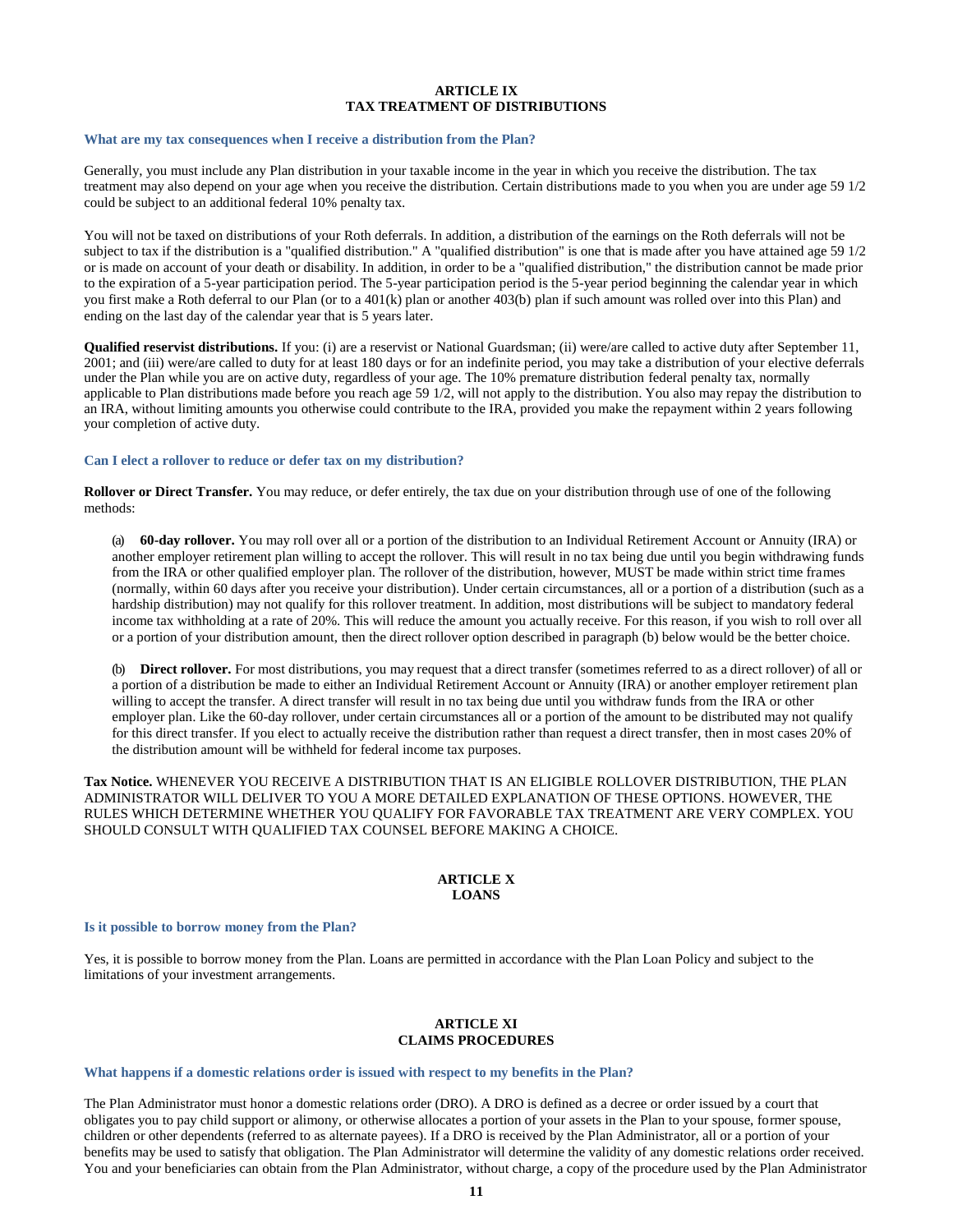#### to determine whether a domestic relations order is valid.

#### <span id="page-14-0"></span>**Can the Employer amend the Plan?**

Your Employer has the right to amend the Plan at any time. In no event, however, will any amendment authorize or permit any part of the Plan assets to be used for purposes other than the exclusive benefit of Participants or their beneficiaries. Additionally, no amendment will cause any reduction in the amount credited to your account.

#### <span id="page-14-1"></span>**What happens if the Plan is discontinued or terminated?**

Although your Employer intends to maintain the Plan indefinitely, your Employer reserves the right to terminate the Plan at any time. Upon termination, no further contributions will be made to the Plan and all amounts credited to your accounts will continue to be 100% vested. Your Employer will direct the distribution of your accounts in a manner permitted by the Plan as soon as practicable. You will be notified if the Plan is terminated.

#### <span id="page-14-2"></span>**How do I submit a claim for Plan benefits?**

You may file a claim for benefits by submitting a written request for benefits to the Plan Administrator. You should contact the Plan Administrator to see if there is an applicable distribution form that must be used. If no specific form is required or available, then your written request for a distribution will be considered a claim for benefits. In the case of a claim for disability benefits, if disability is determined by the Plan Administrator (rather than by a third party such as the Social Security Administration), then you must also include with your claim sufficient evidence to enable the Plan Administrator to make a determination on whether you are disabled.

#### <span id="page-14-3"></span>**What if my benefits are denied?**

Your request for Plan benefits will be considered a claim for Plan benefits, and it will be subject to a full and fair review. If your claim is wholly or partially denied, the Plan Administrator will provide you with a written or electronic notification of the Plan's adverse determination.

#### **ARTICLE XII GENERAL INFORMATION ABOUT THE PLAN**

<span id="page-14-5"></span><span id="page-14-4"></span>There is certain general information which you may need to know about the Plan. This information has been summarized for you in this Article.

#### <span id="page-14-6"></span>**Plan Name**

The full name of the Plan is University of Vermont and State Agricultural College Retirement Savings Plan.

#### <span id="page-14-7"></span>**Plan Effective Dates**

This Plan was originally effective on January 1, 1946. The amended and restated provisions of the Plan become effective on January 1, 2020.

#### <span id="page-14-8"></span>Other Plan Information

**Plan Year.** The Plan's records are maintained on a twelve-month period of time. This is known as the Plan Year. The Plan Year ends on December 31st.

The Plan will be governed by the laws of the state of the Employer's principal place of business to the extent not governed by federal law.

#### <span id="page-14-9"></span>**Employer Information**

The Employer's name, address, business telephone number and identification number are:

University of Vermont and State Agricultural College 228 Waterman Building, 85 South Prospect Street Burlington, Vermont 05405 (802) 656-3150 03-0179440

#### <span id="page-14-10"></span>**Plan Administrator Information**

The Plan Administrator is responsible for the day-to-day administration and operation of the Plan. For example, the Plan Administrator maintains the Plan records, including your account information, provides you with the forms you need to complete for Plan participation, and directs the payment of your account at the appropriate time. If you have any questions about the Plan or your participation, you should contact the Plan Administrator. The Plan Administrator may designate other parties to perform some duties of the Plan Administrator, and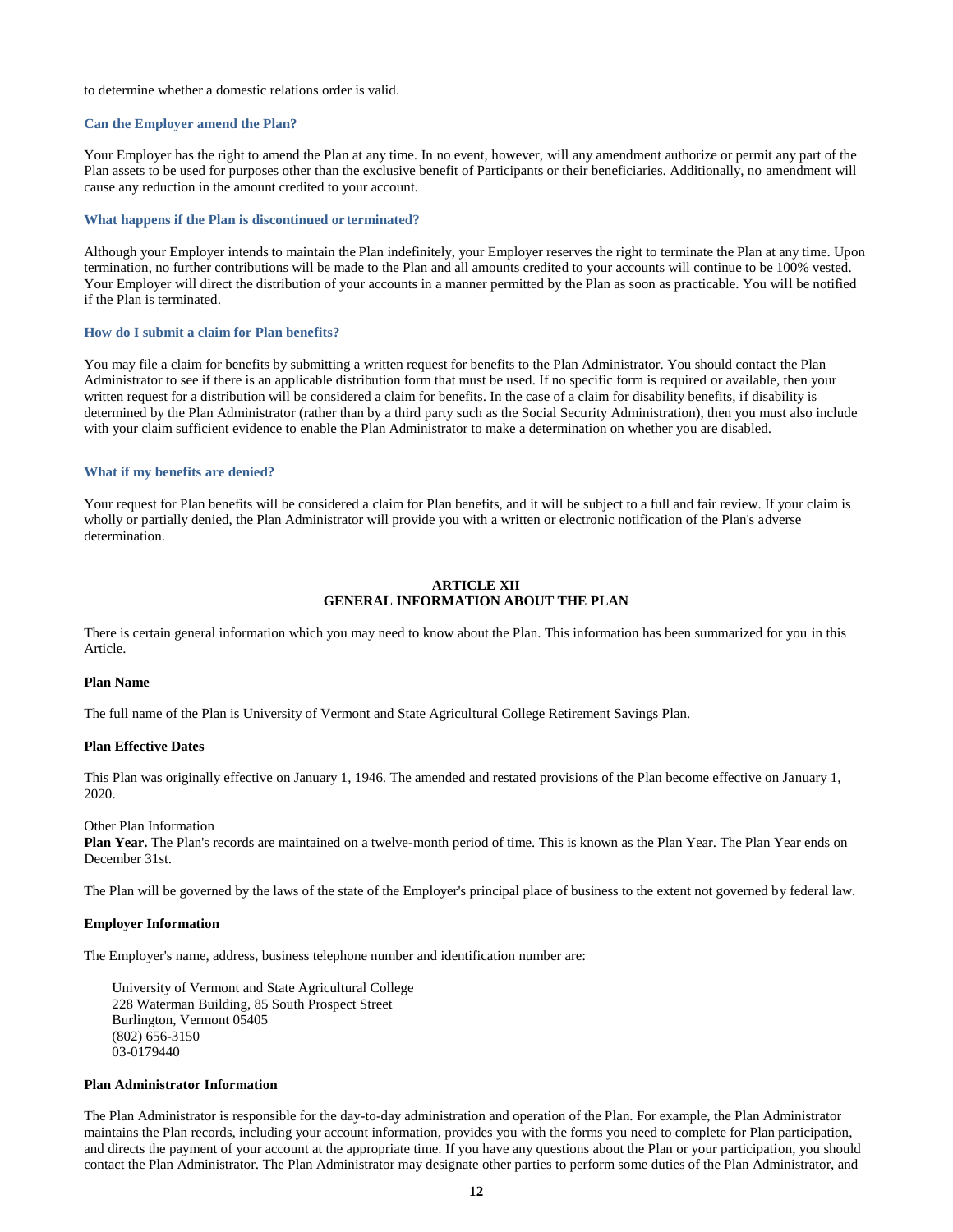some duties are the responsibility of the investment provider(s) to the Plan. The name, address and business telephone number of the Plan's Administrator are:

Contact: University of Vermont and State Agricultural College Address: 228 Waterman Building, 85 South Prospect Street Burlington, Vermont 05405 Telephone: (802) 656-3150

## **APPENDIX - Definition of Terms**

#### DEFINITIONS

As used in the Plan, the following terms shall have the meanings set forth below:

1. "Account" means, collectively, the separate subaccounts (including a subaccount that is treated as a separate contract to which Code Section 403(c) or other applicable Code Section applies) established for each Participant by the Recordkeepers to record a Participant's total interest in the Plan. The current value of a Participant's Account includes all Plan Contributions, less expense charges, and credited investment experience.

2. "Alternate Payee" means any spouse, former spouse, child, or other dependent of a Participant who is recognized by a Qualified Domestic Relations Order as having a right to receive all or a portion of such Participant's Account.

3. "Base Salary" means regular salary or base pay and, therefore, excludes earnings such as (i) imputed earnings (ii) bonuses, (iii) overtime, (iv) shift differentials, (v) any amounts paid by the University for accrued but unused vacation or holiday pay, and (vi) any amounts paid by the University for other fringe benefits, *e.g.*, such as health and welfare, hospitalization and group life insurance benefits, or prerequisites (*e.g*., automobile or moving allowances) but may include certain forms of additional or supplementary earnings. In addition to the foregoing: (a) *Additional or Supplementary Earnings*. Base Salary may include earnings that are paid for the performance of additional academic or administrative duties. The amount of additional or supplementary earnings that is treated as Base Salary shall be that amount of additional or supplementary earnings that is reflected as eligible for University Contributions in the internal payroll system of the University which shall be binding and conclusive for all purposes of the Plan. No reclassification by the University of additional or supplementary earnings as Base Salary shall be applied to grant retroactive University Contributions to any Participant under the Plan.

(b) *Post-Severance Payments*. Base Salary paid after a Participant's Severance Date shall not be treated as Base Salary unless the amount is paid by the later of 2½ months after the Participant's Severance Date or the end of the Limitation Year that includes the Participant's Severance Date and such amounts represent payment for regular compensation within the meaning of Treasury Regulation § 1.415(c)- 2(e)(3)(ii) for services performed during the Participant's regular working hours but only if such payment would have been paid to the Participant if his or her employment had continued and such payment would have been included in Base Salary had the payment been made prior to the Employee's Severance Date. For purposes of this subsection (b), regular compensation does not include severance pay. (c) *Dollar Limitation*. Base Salary for a Plan Year shall not include amounts in excess of the compensation limit of Code Section 401(a)(17) as adjusted annually by the Secretary of the Treasury for cost of living increases under Code Section  $401(a)(17)(B)$ . Notwithstanding the foregoing, a Participant may make Employee Contributions with respect to Base Salary that exceeds the compensation limitation described herein; provided, that such Employee Contributions otherwise satisfy the elective deferral limit of Code Section 402(g) as described in Section 5.1(a) and any other applicable contribution limitation. In applying any contribution limitation on the amount of University Contributions or any Plan limit on Employee Contributions which are subject to University Contributions, where such limits are expressed as a percentage of Base Salary, the compensation limitation described herein shall be applied annually, even if the University Contribution formula is applied on a per pay period basis or is applied over any other time interval which is less than the full Plan Year.

4. "Beneficiary" means the individual, institution, trustee, or estate designated by the Participant to receive the Participant's Account after the death of the Participant, subject to such additional rules as may be set forth in the Contracts or by the Plan Administrator.

5. "Code" means the Internal Revenue Code of 1986, as amended from time to time. "Treasury Regulations" means the regulations issued under the Code by the Secretary of Treasury. All references to any section of the Code or Treasury Regulation shall be deemed to refer not only to such section but also to any amendment thereof and any successor statutory or regulatory provision.

6. "Continuous Employment" means credits used to measure an Eligible Faculty Member's or Eligible Staff Member's period(s) of employment as described in Article IV for purposes of determining his or her eligibility to participate in the University Contribution Program.

7. "Contract" means (i) any non-transferable contract as defined in Code Sections 403(b)(1) and 401(g) that includes payment in the form of an annuity that is approved by the Plan Administrator and issued to a Participant or the Plan by an insurance company qualified to issue annuities in the State and (ii) any group or individual custodial account as defined in Code Section 403(b)(7) that is approved by the Plan Administrator and established for a Participant or the Plan to hold assets of the Plan.

8. "Date of Employment" or "Date of Reemployment" means, in the case of an Employee who is a faculty member, his or her "appointment date" as such term is used in personnel records maintained by the University or, in the case of an Employee who is a staff member, the first day on which completes an Hour of Service for the University. "Date of Reemployment" means, in the case of an Employee who is a faculty member, his or her "appointment date" as such term is used in personnel records maintained by the University or, in the case of an Employee who is a staff member, the first day on which he or she completes an Hour of Service for the University, in each case, following his or her most recent Severance Date from the University.

9. "Direct Rollover" means an Eligible Rollover Distribution payable by the Plan to an Eligible Retirement Plan.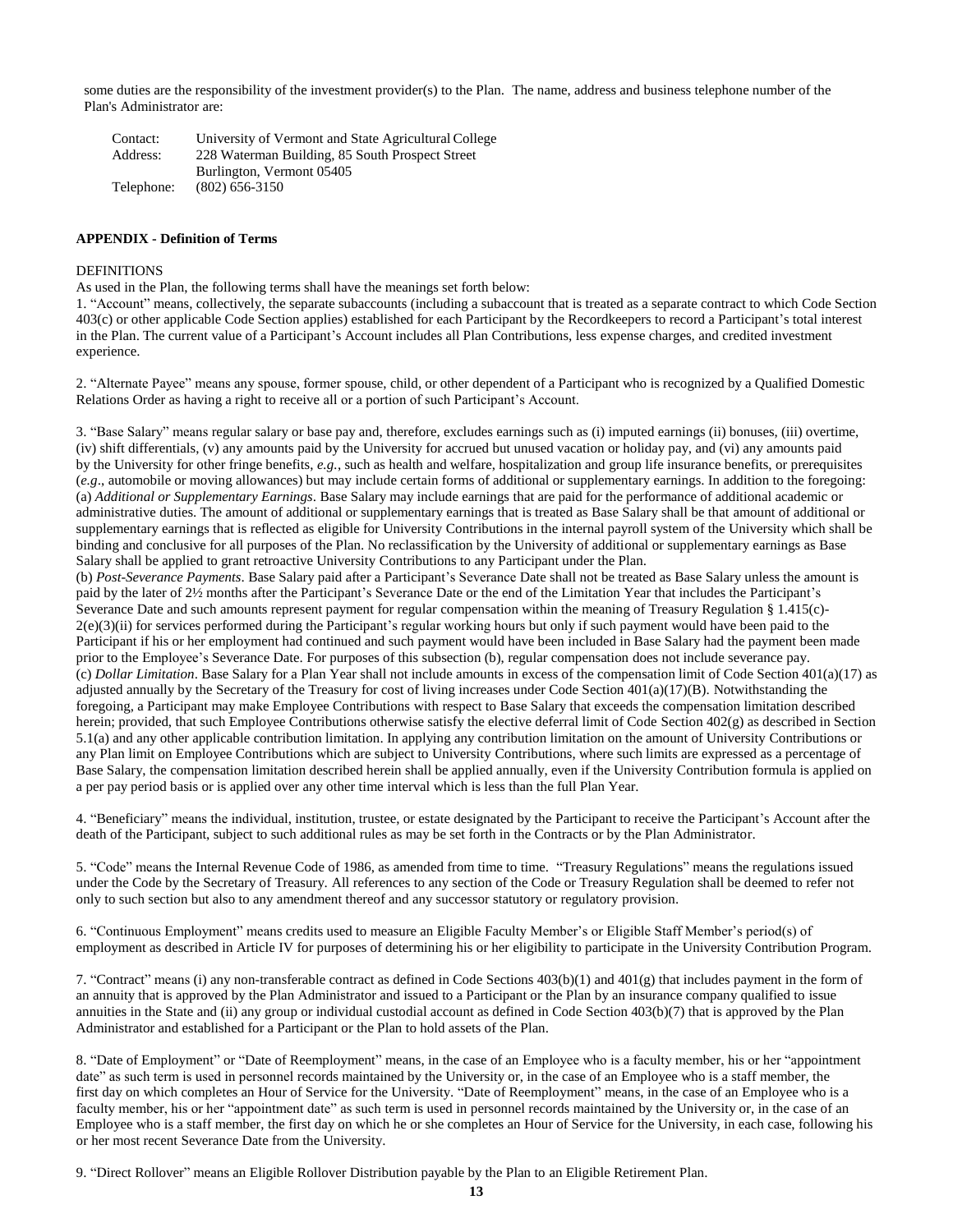10. "Disabled Participant" means a Participant who, while an Employee, becomes unable to engage in any substantial gainful activity by reason of any medically determinable physical or mental impairment which can be expected to result in death or which has lasted or can be expected to last for a continuous period of not less than 12 months.

11. "Effective Date" means the date most recently revised.

12. "Eligible Employee" means, for purposes of the Employee Contribution Program, any Employee except an Employee while he or she is a student performing services described in Code Section 3121(b)(10), *i.e.*, earning wages that are FICA exempt below.

13. "Eligible Faculty Member" means, for purposes of the University Contribution Program, an Employee described below:

(a) An Assistant Professor, Associate Professor or Full Professor employed in benefit-eligible groups A, B, C or D

(b) An Instructor, Lecturer or other faculty member who is not an Assistant Professor, Associate Professor or Full Professor employed in benefit-eligible groups A, B, C or D.

(c) A dual employee of UVM and UVM Medical Group, or

(d) An extension faculty member who is not eligible for Federal benefits. Notwithstanding the foregoing, an Eligible Faculty Member shall not include a faculty member who is classified as a part-time faculty member (whether non-represented or represented), *i.e*., employed at less than .75 FTE. An Employee's classification as a "faculty member" and such faculty member's tenure or non-tenured status, FTE status, appointment status, work schedule or classification shall be determined by the payroll or personnel records maintained by the University at the time services are performed and shall be binding and conclusive for all purposes of the Plan. Moreover, any judicial or administrative reclassification or reclassification by the University of an individual as an Eligible Faculty Member shall not be applied to grant any individual retroactive status as an Eligible Faculty Member under the Plan.

14. "Eligible Rollover Distribution" means any distribution of all or any portion of the balance to the credit of a Distributee under the Plan; provided, that:

(a) An Eligible Rollover Distribution shall not include: (i) any distribution that is one of a series of substantially equal periodic payments (not less frequently than annually) made for the life (or life expectancy) of the Distributee or the joint lives (or joint life expectancies) of the Distributee and the Distributee's Beneficiary, or for a specified period of ten years or more; (ii) any distribution to the extent such distribution is required under Code Section  $401(a)(9)$ ; (iii) any amount that is distributed from the Plan or any other plan on account of hardship; and (iv) any distribution(s) that is reasonably expected to total less than \$200 during the calendar year or any lower minimum amounts specified by the Recordkeeper. In applying the \$200 minimum described in clause (iv), an Eligible Rollover Distribution from that portion of a Participant's Account consisting of Pre-Tax Contributions shall be considered separately from an Eligible Rollover Distribution from that portion of a Participant's Account consisting of Roth Contributions.

(b) A portion of a distribution shall not fail to be an Eligible Rollover Distribution merely because the portion consists of after tax employee contributions; provided, that in the case of a rollover to an annuity contract described in Code Section 403(b) or a qualified retirement plan described in Code Section 401(a) or 403(a), (i) the rollover is accomplished by a Direct Rollover and (ii) the contract or plan separately accounts for amounts so transferred, including separately accounting for the portion of such distribution which is includible in gross income and the portion of such distribution which is not so includible.

(c) A portion of a distribution shall not fail to be an Eligible Rollover Distribution merely because the portion consists of Roth Contributions; provided, that in the case of a rollover of a qualified distribution described in Code Section 402A to an annuity contract described in Code Section 403(b), a qualified retirement plan described in Code Section 401(a) or 403(a), or a governmental plan described in Code Section 457(b), the rollover is accomplished by a Direct Rollover. For purposes of this Section, "Distributee" means a Participant, and such Participant's surviving spouse, spouse or former spouse who is an Alternate Payee under a Qualified Domestic Relations Order, and/or nonspouse Beneficiary receiving a distribution from the Plan.

15. "Eligible Staff Member" means, for purposes of the University Contribution Program, an Employee described below:

(a) *Non-Represented Staff Member*. An Employee who is classified as a staff member and who is (i) employed at regular capacity at 75% FTE or greater and (ii) in benefits groups A-C. For purposes of this subsection (a), "regular capacity" means employment that is (i) not temporary, as determined by the University's electronic payroll systems for temporary employees or time sheets that are designated as temporary or (ii) within a position that appears on the University's position inventory or is an approved hourly position included in a University department's wage budget.

(b) *Represented Staff Member*. An Employee whose employment is covered by collective bargaining agreements between the University and the Chauffeurs, Teamsters, Warehousemen and Helpers Union No. 597 or the United Electrical, Radio and Machine Workers of America, Local 267 and who is in benefits groups A-C.

(c) *Officers of Administration*. An Employee who is classified as an "Officer of Administration," as defined in the University and University Officer's Manual, as amended from time to time, and who is (i) employed at 75% FTE or greater and (ii) in benefits groups A-C. Notwithstanding the foregoing, an Eligible Staff Employee shall not include an Employee who is classified as a (i) student regardless of whether he or she is paid wages reported on a Form W-2, (ii) postdoctoral associate, or (iii) postdoctoral fellow/trainee. An Employee's classification as a staff member or Officer of Administration, collective bargaining membership, FTE status, or work schedule shall be determined by the payroll or personnel records maintained by the University at the time services are performed and shall be binding and conclusive for all purposes of the Plan. Moreover, any judicial or administrative reclassification or reclassification by the University of an individual as an Eligible Staff Member shall not be applied to grant any individual retroactive status as an Eligible Staff Member under the Plan.

16. "Employee" means any individual who is a common-law employee of the University or a Related Employer, performing services as an employee of the University as determined by the payroll or personnel records maintained by the University or a Related Employer at the time the services are performed.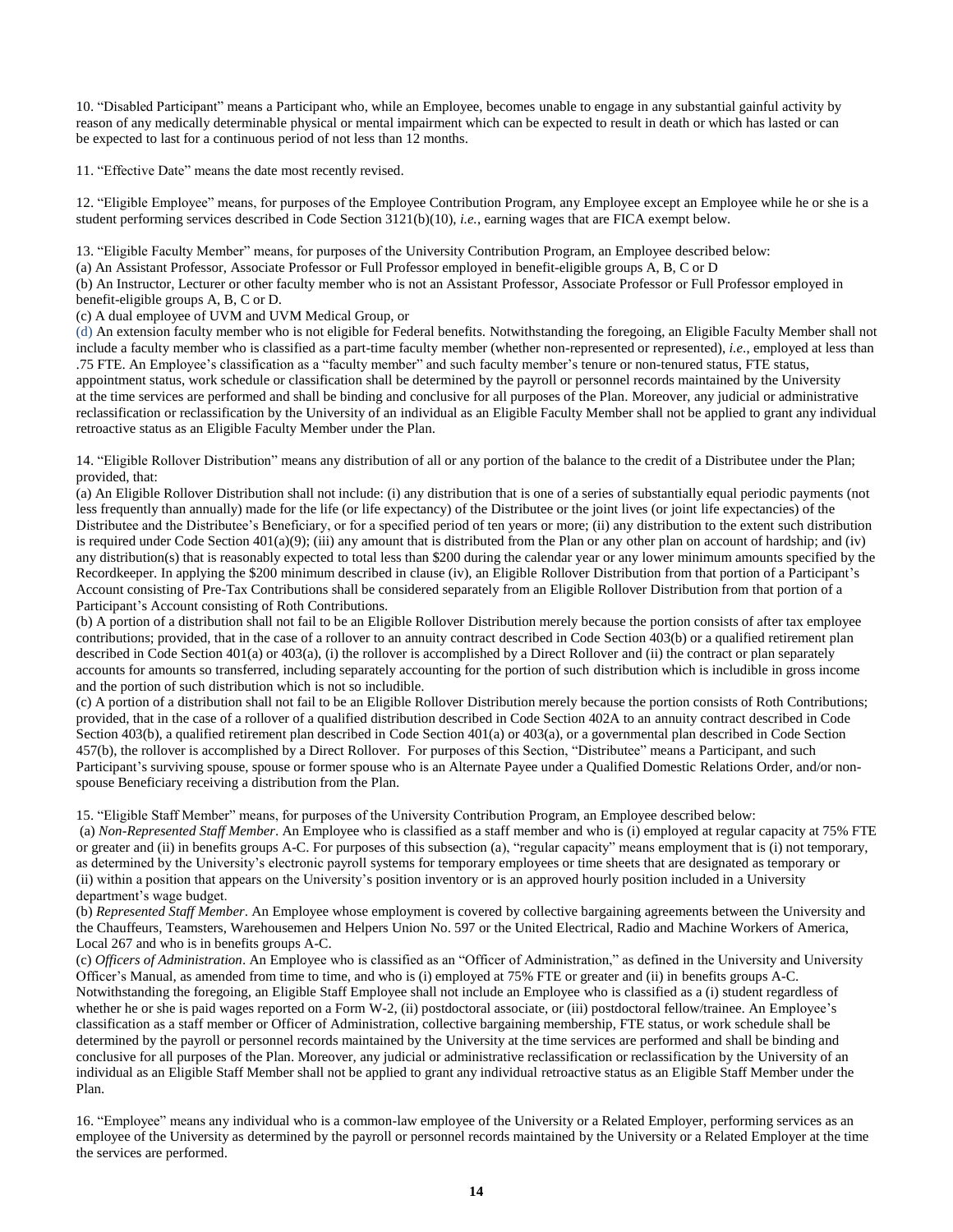17. "Employee Contribution Program" means the program to which Eligible Employees may be required to or elect to make Employee Contributions and Rollover Contributions under the Plan.

18. "Employee Contributions" means Employee Pre-Tax Contributions and/or Employee Roth Contributions made by a Participant to the Employee Contribution Program.

19. "Employee Pre-Tax Contributions" means contributions made by a Participant pursuant to a Salary Reduction Election to the Employee Contribution Program that are (i) excludable from the Participant's gross income and otherwise satisfy the elective deferral limit of Code Section  $402(g)$  as described in Section 5.1(a) and (ii) not irrevocably designated as Employee Roth Contributions by the Participant.

20. "Employee Roth Contributions" means contributions made by a Participant pursuant to a Salary Reduction Election to the Employee Contribution Program that are (i) includible in the Participant's gross income and otherwise satisfy the elective deferral limit of Code Section 402(g) as described in Section 5.1(a) and (ii) designated irrevocably by the Participant as in lieu of all or a portion of the Employee Pre-Tax Contributions that the Participant is otherwise eligible to make.

21. "Gross Compensation" means salary or hourly wages, paid as cash compensation, for services provided to the University that is includible in the Employee's gross income for the Plan Year. Notwithstanding the foregoing:

(a) *Post-Severance Payments*. Gross Compensation paid after an Eligible Employee's Severance Date shall not be treated as Gross Compensation unless the amount is paid by the later of 2½ months after the Eligible Employee's Severance Date or the end of the Limitation Year that includes the Eligible Employee's Severance Date and such amounts represent payment for:

(i) *Regular Pay*. Gross Compensation that is payment for regular compensation within the meaning of Treasury Regulation § 1.415(c)- 2(e)(3)(ii) for services performed during the Eligible Employee's regular working hours, or compensation for services outside the Eligible Employee's regular working hours (such as overtime or shift differential), or other similar payments but only if such payment would have been paid to the Eligible Employee if his or her employment had continued and such payment would have been included in Gross Compensation had the payment been made prior to the Eligible Employee's Severance Date.

(ii) *Leave Cashouts*. Gross Compensation that is payment for unused accrued bona fide vacation, or other leave within the meaning of Treasury Regulation § 1.415(c)-2(e)(3)(iii)(A) but only if the Eligible Employee would have been able to use the leave if his or her employment had continued and such payment would have been included in Gross Compensation had the payment been made prior to the Eligible Employee's Severance Date.

(b) *Severance Pay*. Gross Compensation shall not include severance pay regardless of whether the severance pay is paid by the later of 2½ months after the Eligible Employee's Severance Date or the end of the Limitation Year that includes the Eligible Employee's Severance Date. (c) *Dollar Limitation*. Gross Compensation for a Plan Year shall not include amounts in excess of the compensation limit of Code Section 401(a)(17) as adjusted annually by the Secretary of the Treasury for cost of living increases under Code Section 401(a)(17)(B). Gross Compensation for a Plan Year shall not include amounts in excess of the compensation limit of Code Section 401(a)(17) as adjusted annually by the Secretary of the Treasury for cost of living increases under Code Section 401(a)(17)(B). Notwithstanding the foregoing, an Eligible Employee may make Employee Contributions with respect to Gross Compensation that exceeds the compensation limitation described herein; provided, that such Employee Contributions otherwise satisfy the elective deferral limit of Code Section 402(g) as described in Section 5.1(a) and any other applicable contribution limitation.

22. "Hour of Service" means an hour for which an Employee is directly paid or entitled to payment by the University as defined under Code Section  $410(a)(3)(C)$ .

23. "Investment Funds" means the investment funds that are approved by the Plan Administrator as investment options under a Contract.

24. "Leave of Absence or Leave" means any paid or unpaid leave from active employment duly authorized by the University or under a collective bargaining agreement pursuant to which the Plan, in part, is maintained.

25. "Limitation Year" means with respect to a Participant who is not in control of any employer within the meaning of Treasury Regulation § 1.415(f)-1(f)(2), the calendar year. If a Participant is in control of an employer within the meaning of Treasury Regulation § 1.415(f)- 1(f)(2), the Limitation Year is the limitation year of the defined contribution plan controlled by the Participant.

26. "Officer of Administration" means, for purposes of the University Contribution Program, an Employee who is designated as an Officer of Administration (or such successor title that may be used to designate such Employee) in the University and University Officers' Manual, as amended from time to time.

27. "Participant" means (i) any Eligible Employee and (ii) any former Eligible Employee on whose behalf an Account is maintained under the Plan.

28. "Plan" means the University of Vermont and State Agricultural College Retirement Savings Plan.

29. "Plan Administrator" means the University or its designee.

30. "Plan Contributions" means, collectively, Employee Contributions, Rollover Contributions, and University Contributions.

31. "Plan Year" means the calendar year.